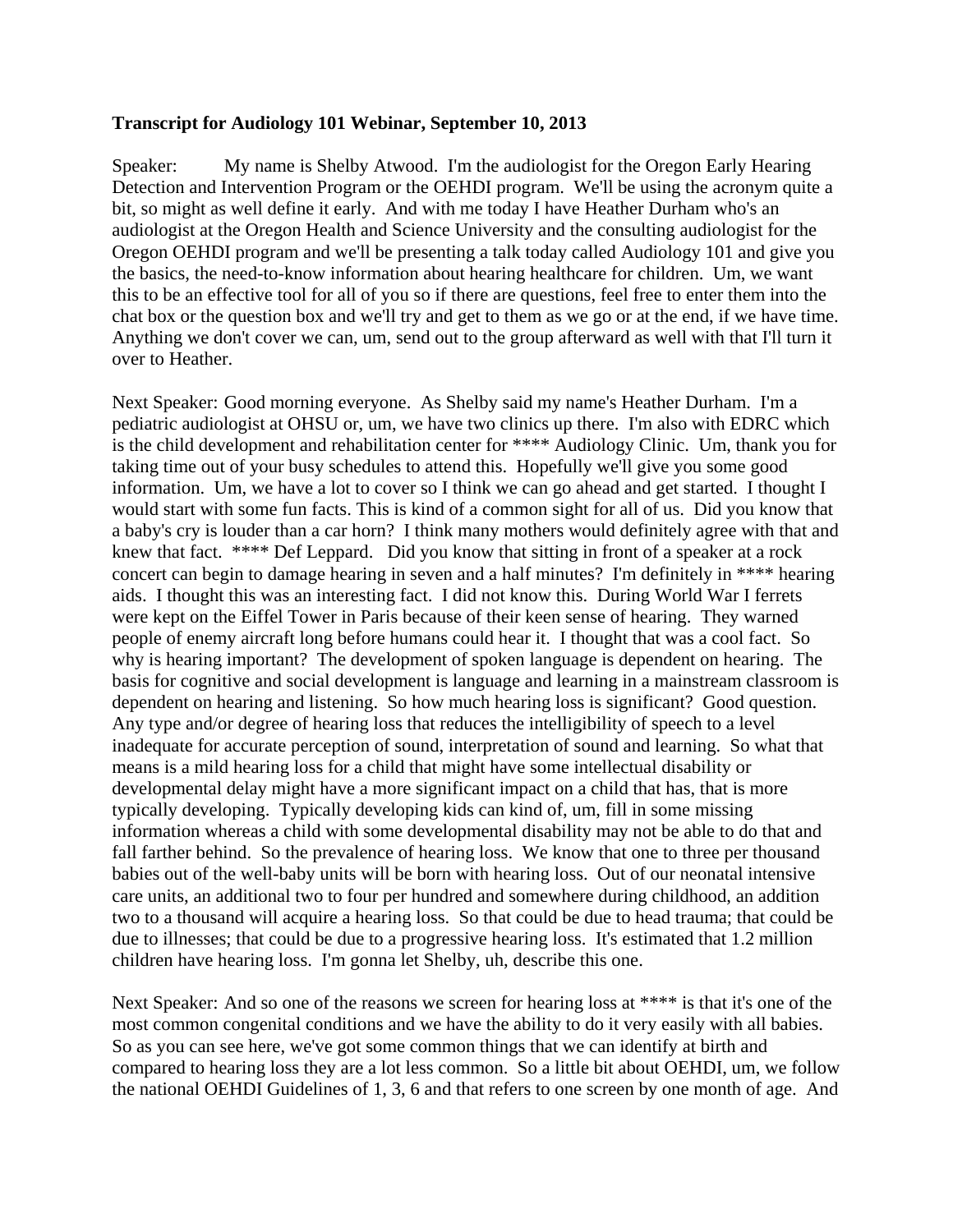so usually for hospitals in Oregon; that happens within a couple days but they are mandated if they have a certain number of births to complete that whole process by one month. Uh, babies that don't pass this screening need to have their hearing loss diagnosed by three months of age and those diagnosed need to be fit with amplification and enrolled in early intervention by six months of age. So part of the OEHDI program is tracking that these goals are being met by our whole state and following up with families that are having difficulty doing so.

Next Speaker: Yeah, each state has their OEHDI program and just to kind of, uh, brag on our own team here, we have one of the strongest reporting and tracking programs in the nation and I've been to a couple of conferences and I think we just, we're awesome. They have a great staff here and they've done a great job \*\*\*\* our system. So I thought we'd review a little bit of the anatomy of the ear. This is what my life revolves around every day. So you have the outer ear, the \*\*\*\* and then you have the ear canal. At the end of the ear canal is a piece of skin called the ear drum. The ear drum is a mobile piece of skin that helps transmit sound but it also acts as a barrier to, uh, fluid like when you're swimming or in the bath tub and also acts as a barrier to bugs or dirt. On the other side of the piece of skin in that little pink pocket area are three little bones. They're called the \*\*\*\* the \*\*\*\* or most of us learned in in school as the hammer, the anvil and the stirrup. At the bottom of that pink pocket is a little tube that's called a \*\*\*\* tube. That tube is there to equalize pressure and also to drain any type of mucous that might collect in that middle ear space. So if you're driving up the hill in a car or you're flying, your ears feel full when you pop your jaw or chew, the muscles around that \*\*\*\* tube open and it equalizes the pressure on the inside of your ear to match the pressure on the outside. The little bones in that middle ear space move, um, and the last one \*\*\*\* in and out of the cochlea, which is that brown, snail-shaped structure. Inside there we have little sensors. They call them hair cells but they're not really hairs; they're little \*\*\*\* and the best way I describe it to families is it's like having a bunch of piano keys in your ear. Whatever sound comes into the ear strikes that certain key and then the sound is taken up to the brain along the auditory nerve, which is that little rope-like figure that you see on the picture. The little blue part, those little loop-ti-loops, those are the semicircular canal. Those help us with our balance. One tells us that we're going up and down; one tells us that we're going side to side and one tells us that we're going front and back. And all of those work together to help us figure out where we are in space. Okay let's go to the next one.

Next Speaker: Okay in just one second we have a video to kinda show all of that in motion, so we'll just switch over to that real quick.

Next Speaker: We're having a little difficulty so I'm going to give you some more little fun facts while we figure this out. Did you know that crickets have hearing organs in their knees? I thought that was interesting. Male mosquitoes hear with thousands of tiny hairs on their antenna, little blood suckers, figure out where they are. Um.

Next Speaker: Here we go \*\*\*\*

Next Speaker: Okay, here we go.

Next Speaker: Animation will demonstrate how natural hearing works. The outer part of the ear, the \*\*\*\* catches approaching sound waves and follows them down the ear canal. Both the \*\*\*\*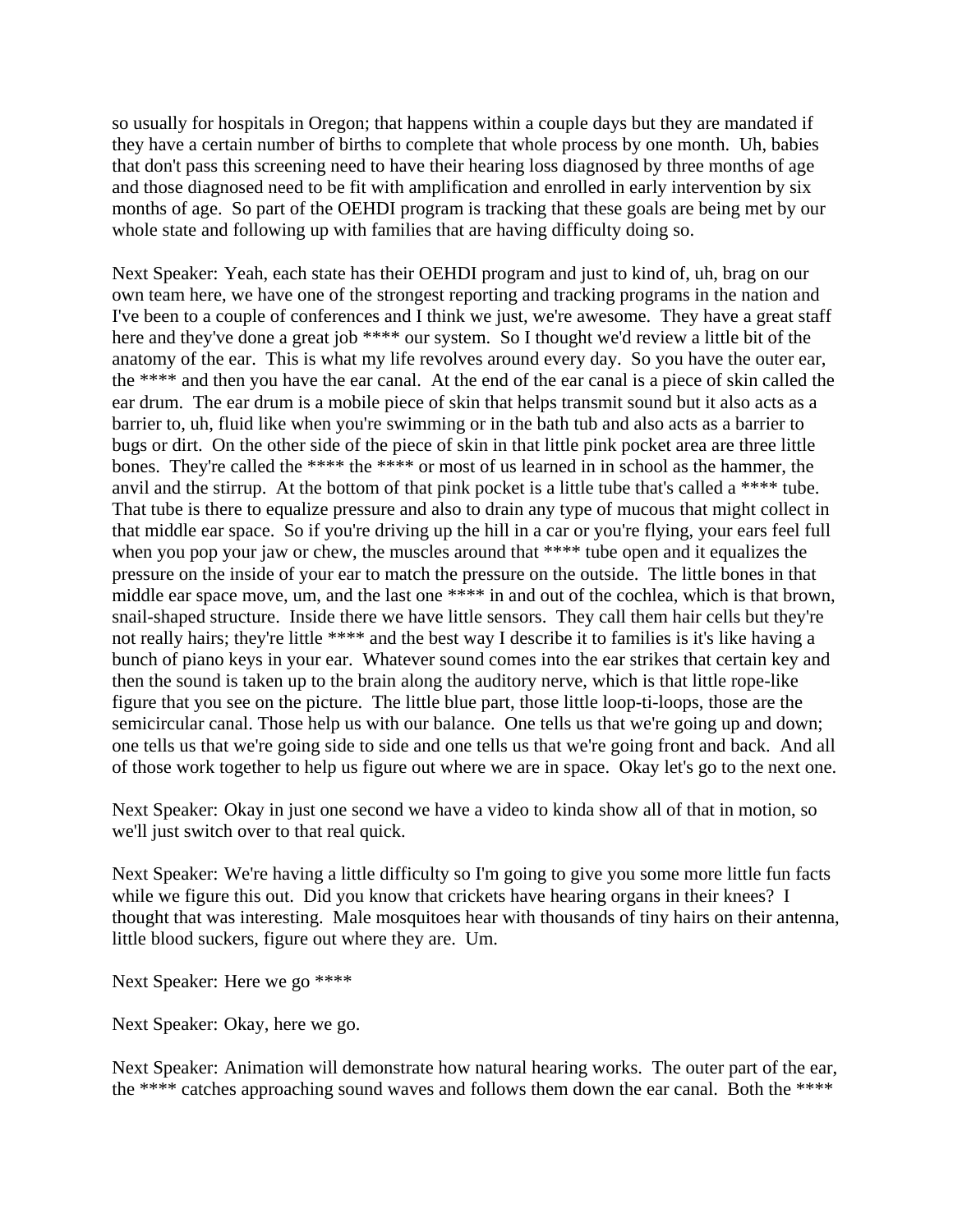and ear canal naturally minimize background noise while selectively amplifying frequencies specific to human speech. As the sound wave reaches the end of the ear canal it causes the \*\*\*\* membrane, commonly referred to as the ear drum, to vibrate and engage the three tiny bones of the \*\*\*\* chain. First the \*\*\*\* then the \*\*\*\* and finally the \*\*\*\*. These tiny bones act as levers, magnifying the vibration picked up from the ear drum on its way to mechanically stimulating the cochlea. The \*\*\*\* transfers the mechanical energy from the vibration to the cochlea by pushing the cochlea's oval window. This causes a wave to travel through the fluidfilled cochlea, stimulating thousands of tiny hair-like cells which send an electrical signal off to the brain for interpretation. The result is your hearing a sound.

Next Speaker: Okay we're working to get back to our main screen here. So another little fun fact for everyone, the \*\*\*\* are the smallest bones in the body. If you put all of them together, they would fit on a penny. The little pink, little ear pocket space that we referred to in, on a picture of the ear, that is about the size of an M&M and the cochlea, which is that snail-shaped structure, is about the size of a pencil eraser. So all together, we have a very, very small parts that helps with something that's very, very important. Um, the last screen that Shelby just, um, went through, when you guys print these out, process of hearing, so that just kind of explains the video that you saw. There, there's different types of hearing loss and here's another picture of the ear and we've divided it kind of in two parts. Okay, conductive, so conductive hearing loss affects the outer or middle ear. So conductive hearing loss can be a big, um, \*\*\*\* in that your canal that's preventing sound from going into the ear. Conductive hearing loss can be that you're missing the ear or the ear canal itself and it's causing hearing loss. You can also have conductive hearing loss due to malformation of those tiny little \*\*\*\*, those little bones in the middle ear space. Or you can also have fluid that's behind the ear drum and that's the most common with children that we see in clinic is that they have fluid back behind the ear drum. And that's a temporary kind of loss. That's usually treated with tubes in the ears and we'll show you a picture of that later. Then we have sensory loss. So most of you have probably heard the term sensory neuro. We've kind of divided, um, that, that type of hearing loss in two in, in audiology but we still do use the term sensory neuro. Sensory means that there's something that has happened with the cochlea, either it didn't form properly, the little hair cells aren't present or perhaps they're not even working well. Um, and that is a permanent type of hearing loss. And that's what a cochlear implant \*\*\*\* we'll show you a picture of that too. And then we have a neuro loss and so this type of loss has really been on the radar more for audiologists, I'd say in the last eight to ten years. And that's a hearing loss where pretty much everything up to the cochlea works fine but there's something going on with the auditory nerve; either it's absent or it's not completely formed or perhaps the transmission up the auditory nerve is not happening correctly. And then we can have the possibility of mixed hearing loss. So you may have something where there's a permanent hearing loss, something with the cochlea but then that child may also have say fluid in the ears or some of our children that are missing the outer portion of their ear, they have a conductive loss and on the inside, the cochlea is also malformed and so they have what's called a mixed hearing loss. Then we have degrees of hearing loss. We have unilateral or bilateral, so that just means one or both ears. We have different degrees being slight, mild, moderate, moderately severe, severe \*\*\*\* uh and they're listed in the order of severity from low to high and we're gonna take a look at an audiogram here in a second. And then we have symmetrical or asymmetrical. So hearing loss is either the same on both sides or you have one ear that might be hearing normal and the other hear has hearing loss or both have hearing loss and one side just has more loss than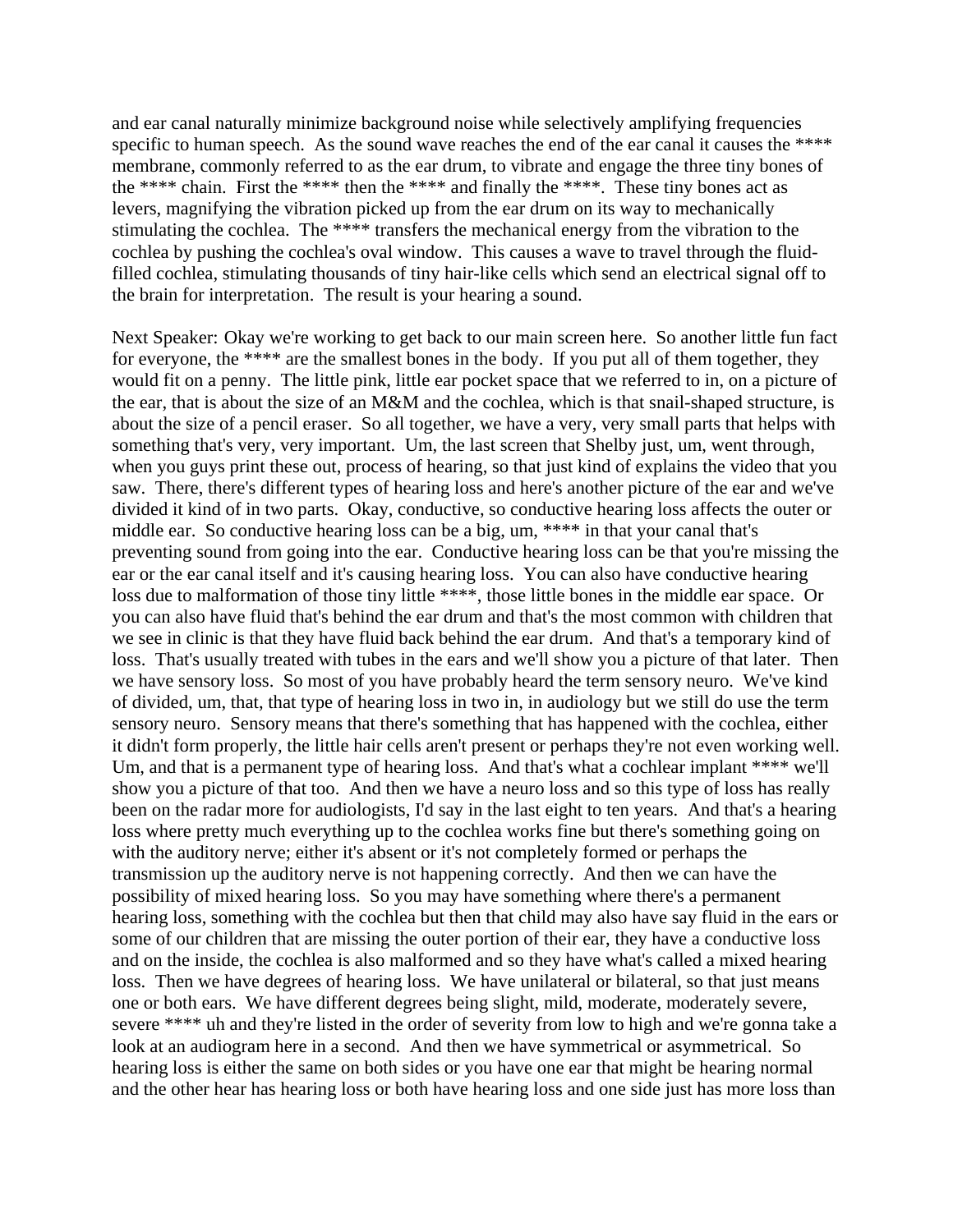the other. So this is an audiogram and this is how we graph out hearing. The numbers across the top represent different sounds or pitches, frequencies. The way I like to describe it is it's laid out like a piano so if you're sitting in front of the keys right now, off to your left-hand side would be your low tones, your \*\*\*\* and as you go across the graph, you have a higher number and those are your high pitches, so on a piano that would be more of your tink, tink, tink. That's the sound. Off to the left of the graph is your volume or how loud the sounds are. The \*\*\*\* usually softest sounds we usually test and 120 is usually the loudest. So just like on your stereo, the higher the number, the louder the sound. And then we've divided the graph into different degrees of hearing loss. Let me back up a second. The way we graph that hearing is we play a sound. If the child hears it, they indicate that they hear it. We turn it down. If they hear it again, we turn it down. If they don't hear it then we turn it up and we play back and forth with how soft it is that they can hear sound. Once we have the softest level we indicate it on the graph with an X or an O and that's what those are on the graph. So those X's and O's help us know where the child's hearing is. So up in that white region where the X's and O's are right now, that's the normal hearing region. So that child heard all of the sounds perfectly. The pink or the yellow region is the mild hearing loss. Then you see moderate. Moderate is actually, um, this graph should be broken up into moderate, moderately severe, so 40 to 55 would be moderate, 55 to 70 would be moderately severe and then severe \*\*\*\* so a child that's considered deaf would be somebody that those X's and O's would fall \*\*\*\*. So Shelby's gonna, um, give us an example of hearing loss.

Next Speaker: Yeah, so, um, as you can see off to the, um, side of the graph is, uh, one of the audiograms and we've got a hearing loss \*\*\*\* there with some \*\*\*\* sounds. Um, this is an example of mild to moderate hearing loss. So not too severe, um, fairly common hearing loss \*\*\*\* everything in that gray, shaded range is un – inaudible to this child without any, uh, amplification on. So as you can see they're missing quite a bit of the, each sound, which would make it a little bit hard to learn language, as you might imagine. So for this child, they'll hear this and what that says is it's time to go, let's put on our coats. So if, you know, some families may, when they're beginning to suspect that their child has a hearing problem, you know, recognize that they're not following directions very well and it's because they're only able to get certain \*\*\*\* and so oftentimes giving \*\*\*\* you like pointing so if you were pointing at the coat or pointing at the door, they might get a little bit of the information and fill it in, um, but kids especially because they don't have a language foundation, hearing loss is especially significant. So here's another example and that is go get your shoes. So that kind of, you know, oh, et, or oos; that might be easy to fill in because that's, you're probably only gonna point to the shoes and that probably only follows that particular pattern that, in that circumstance. So they might trick you into thinking that they can hear all of those sounds but really they can't. I've got some \*\*\*\* for hearing loss so we may come back to you later, um, it will be available in your \*\*\*\* so you can check 'em out on your own time. Usually they're all \*\*\*\* kind of get an idea how \*\*\*\* how hearing loss might sound to \*\*\*\* um, with different degrees of hearing loss. Um, a couple of the etiologies of hearing loss; there are those that are present at birth or congenital and those that happen after birth or acquired and we discussed the prevalence of those earlier that, you know, those that are present at birth is about one to three in a thousand for the well babies and then, um, that increases tenfold by \*\*\*\* acquired hearing losses after that. And to kind of walk you through some common, um, causes of hearing loss, we've got hearing loss off to the side and that's about 50 percent are caused by environmental factors and 50 percent are caused by genetic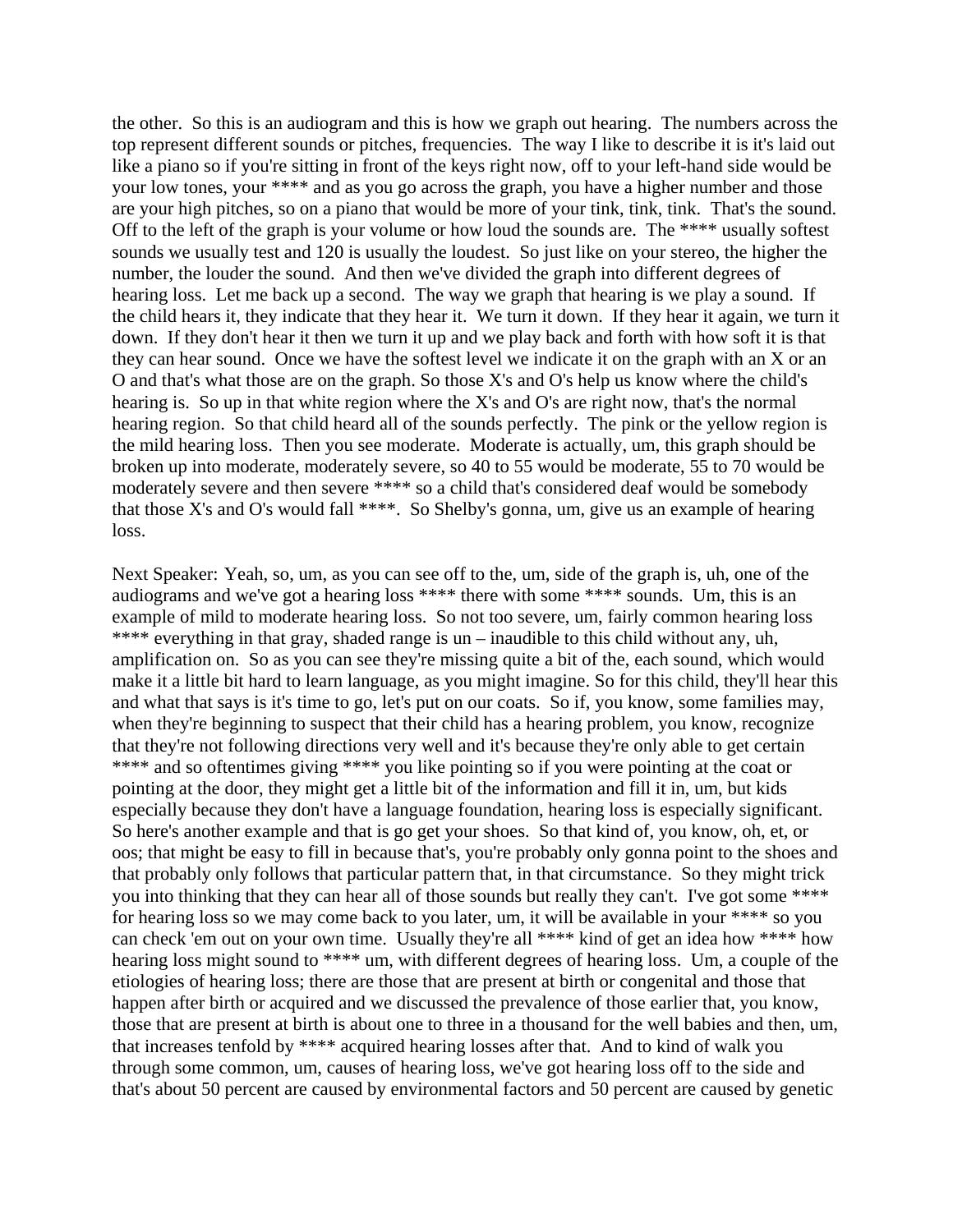factors and it goes on forth after that and I've highlighted a couple common ones for kids and that \*\*\*\* which is \*\*\*\* and then also that 80 percent of the genetic \*\*\*\* which means that there is no family history or no obvious family history of hearing loss and so those are often the kids that are a surprise that they have hearing loss for parents that have normal hearing.

Next Speaker: And I think one thing to add is most hearing impaired children are born to hearing parents and so that's why it is a surprise. Um, so before newborn hearing screening, the average age of identification was 18 months and older. And a lot of times it had to do with observations that the parents were making in that they weren't following directions, like Shelby was saying or, um, their speech was starting to sound a little different or perhaps they just weren't responding to \*\*\*\* in their environment and it's, it's more when parents can see the hearing loss with hearing being an invisible, uh, disability, it's really hard, I think it's a hard concept to wrap your head around until you see a behavior that kinda coincides with it like not startling to someone banging a spoon on a pot or a pan or startling when there's a dog bark or a firecracker. And then oftentimes unilateral and mild losses are often undetected. My brother in particular, has for lack of a better way of saying it, a dead ear on the right side and his wasn't detected until he was 11. But development, speech and language was on time, there \*\*\*\* issues of reading and writing. You know, my parents would question sometimes was he being disobedient, did he just not hear? \*\*\*\* my brother, he was disobedient but, um, yeah so unilateral and mild losses are really the hardest ones for, for parents and for providers a lot of times to pick up on. So for the State of Oregon, we've passed legislation. Not every state has a law requiring newborn hearing screenings but the State of Oregon does. So in July of 2000 and then again in 2004 when we kind of amended the, the bill, um, or the law, it required that all hospitals with more than 200 live births must provide hearing screening within one month of the birth. Babies can be screened OAE and/or AABR and we'll tell you what those two different \*\*\*\* are in just a moment. The required, the hospitals are required to report the results to parents, also report the results to OEHDI, refer for additional testing if they need to refer or if they have risk factors and then mandatory reporting from diagnostic centers so once they do make it in for diagnostic testing, the audiologist, um, has to report that. That's an important piece to the entire tracking loop that we didn't think about in the 2000 legislation but we certainly put it in the 2004. Okay the newborn hearing screening, there's two different technologies that are used. There's \*\*\*\* omission and what we do is we place a soft little probe in the ear and it plays a sound. The sound travels in through the ear canal, through the middle ear space into the cochlea and stimulates those little hair cells and then we look to see if the ear gives us a natural response back or like an echo back. The ear does it naturally, um, and there's a little microphone on the probe that picks up that response so this goes into the cochlea and back out. Now the number one reason why babies don't pass the hearing screening is there's fluid in that little ear space that hasn't drained yet or they could have \*\*\*\* or that mucous that babies are covered in when they're born is still in the ear canal. Um, however, the hearing screening test cannot tell us why a baby doesn't pass the hearing screening, it just means we need them to come back for more testing. And then we have the automated auditory \*\*\*\* response test. I always tell parents it sounds a lot more invasive than what it really is. What we do is we place sensors on the forehead, the back of the neck and one on the shoulder and then those cute little red and blue things over the baby's ears, those are some little, what we call ear muffins that play a soft clicking sound; sounds like \*\*\*\*. When the hearing nerve, or when the auditory nerve hears it, it sends off an electrical response that is picked up by those sensors. The sensors then carry it to the computer where the computer works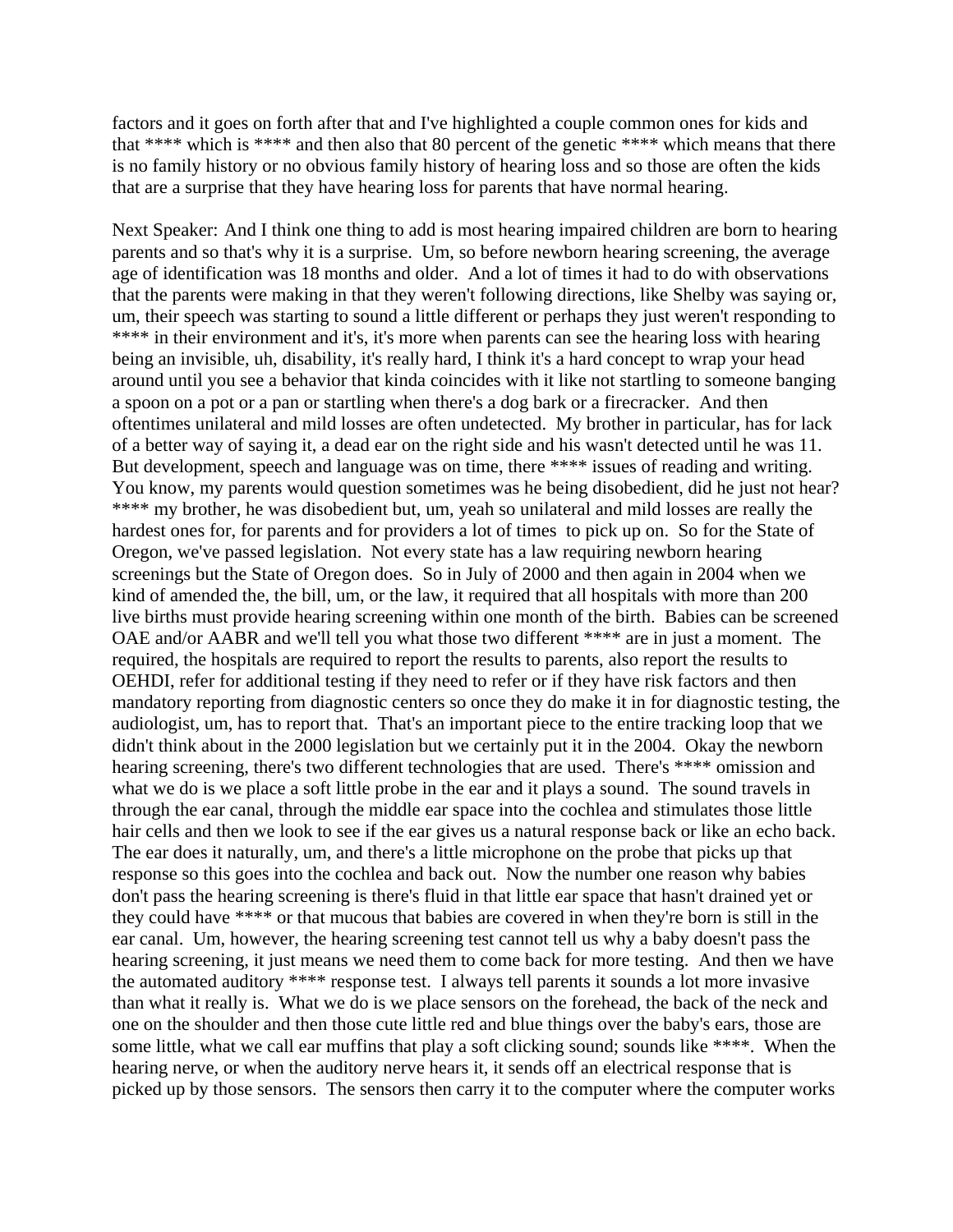its magic, analyzes the data and give the baby a pass or a refer. So it's just a very basic test. Um, and for this one, it only requires the transmission of sound into the ear but it goes beyond the cochlea and up the auditory nerve. And the reason that one is important is, um, babies that are in the neonatal intensive care unit, they are more at risk of having issues with that auditory nerve. So everything might work well up to the cochlea but that nerve, for whatever reason, isn't functioning properly. So all babies in the NICU are getting AABR whereas in the healthy population, the hospitals have the option of doing an OAE or an AABR. And one's not necessarily better than the other, they both have their pros and cons but there are reasons why we would do a certain test in one population and not the other. So why do we screen for hearing loss at birth? We've kind of touched on some of that but the biggest thing is development. There was a study published back in 1998 and this kinda just rocked the audiology world and, um, this study looked at the receptive and expressive language development and 150 deaf and hard of hearing children in the same early intervention program. This was in Colorado?

## Next Speaker: Mm hmm.

Next Speaker: I think it was; Colorado has an awesome intervention program. Um, what they found is with diagnosis and intervention by six months of age, they, the children had significantly better receptive, expressive language skills, social skills, vocabulary, speech, literacy, compared to children diagnosed after six months of age. So it affects a lot of development. They also ma – uh, showed that there was no difference after six months of age whether you provided an intervention at seven to twelve months versus twenty-five months, there was still a delay and there wasn't a \*\*\*\* compared to those that had, um, received \*\*\*\* uh, intervention by six months of age. So the take away language input within the first six months of age is critical.

Next Speaker: I wanted to give you guys some data about Oregon, um, this is finalized data from 2011. Um, at the top of this chart we've got total births and it's about 45,000. Then the first split is between those that were screened and those not screened. So we, we screened 96.5 percent of the babies in Oregon last year, which is great, um, but I highlighted the not screened to identify that that's a, a problem area that's, you know, about 1,500 babies that, um, didn't have a hearing test done and I've separated out some categories. A lot of the babies in the unknown category are ones that were born in small hospitals, birth centers or home birth so aren't mandated to get a screening done. Um, we go back over to the other side, the screened population. It got \*\*\*\* so as you can see a small percent of babies will refer on the hearing test, about 3 percent and then those go on to either be diagnosed and have hearing loss, um, they, um, they also receive testing and confirm that they have normal hearing and that's, at the moment, the majority other than the category that is considered loss. And so these are families that have not made it for the next step so they didn't pass the newborn screening but have not made it to audiology and so we can assume that all of those babies are fine but we would like to \*\*\*\* assume that they may have hearing loss and need to be followed up and that's what a lot of the energy at the OEHDI program is spent tracking and encouraging those families to get the next \*\*\*\* testing to either confirm hearing loss or confirm normal hearing.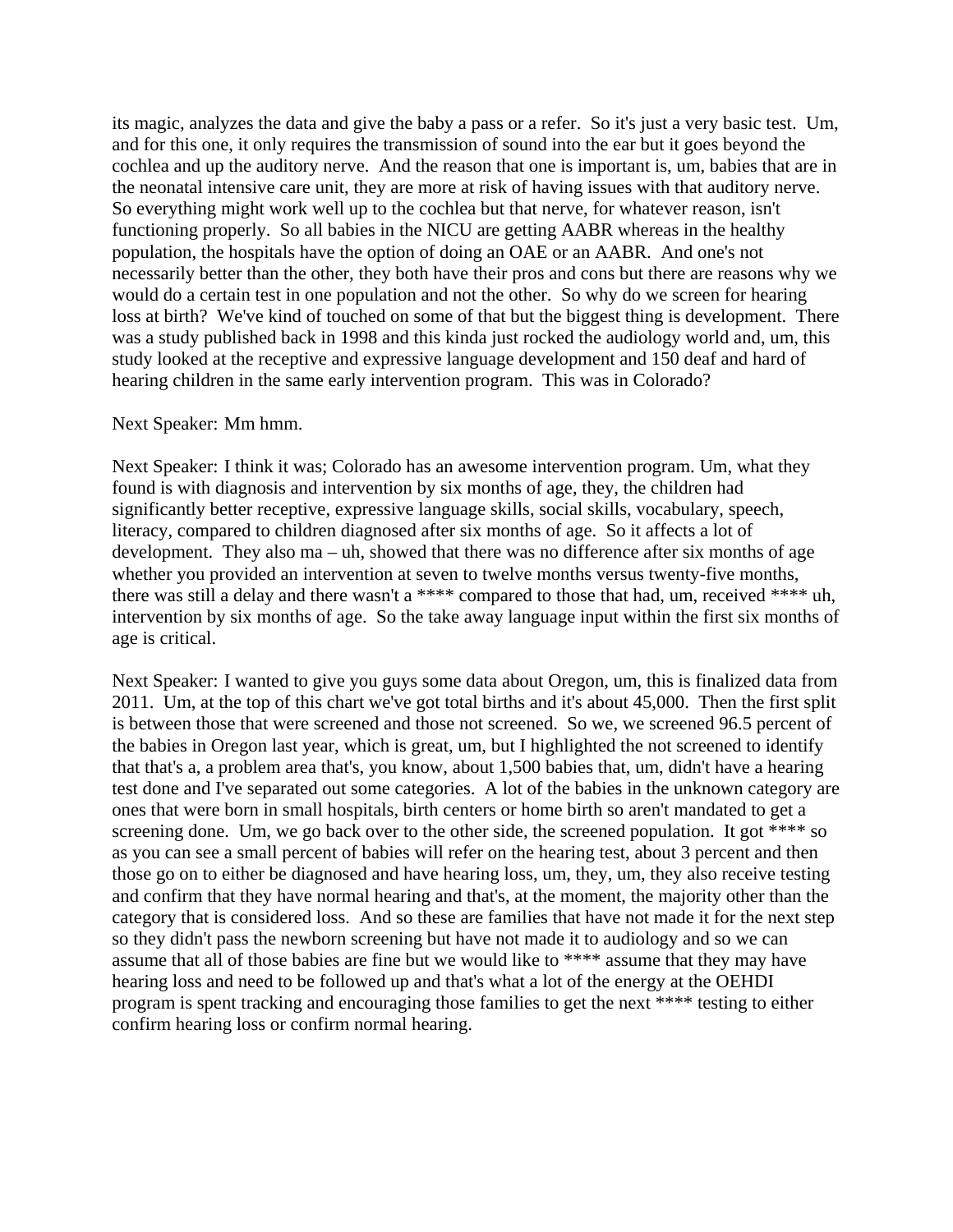Next Speaker: What we suspect though with that last number, um, is some, that number may be a little bit lower, it's just that the diagnostic audiologists or some of the facilities have not reported back on those children and so they go into a lost, a lost category.

Next Speaker: And then those that have hearing loss are then referred for early intervention and we've, um, been pretty good about that. We got 72 percent that are enrolled out of that group of kids with hearing loss. Um, we have some that are not enrolled in the other category and those are, um, infants or children that have moved, um, declined services or are deceased and then we also have another loss category at this stage, um, it's only about 13 children but we are also tracking those people, so as you can see those, um, highlighted, highlighted areas here, um, are what we were trying to target. Um, so as Heather mentioned, these are a few reasons for, um, parents to not follow up with care either at the diagnostic stage or the early intervention stage and it's that they don't see that there's a hearing loss, as we mentioned it can be a little bit deceiving, um, you know kids are smart and they adapt and can get by, um, for a while but if we don't see them within the first six months or first three years, um, we've, uh, lost the opportunity to do as much benefit as we can. Um, we also have some pushback from primary care physicians and ENTs about misinformation about what needs to happen during those first three years \*\*\*\* and then also some typical, um, barriers to care like transportation, insurance, distance from diagnostic centers, finances, childcare, et cetera.

Next Speaker: Nothing chaps an audiologist worse than when there's not the support from the primary care or the medical home. We kind of expect the parents, you know, not to see it or see it as a, uh, a big need in terms, in some circumstances but having that medical support in that, that, um, push from the primary care provider medical home is really important.

Next Speaker: Um, and then we wanted to highlight some additional hearing screenings that happen during childhood so at well-child visits \*\*\*\* due to language development as well as, um, hearing tests once the child's old enough to participate in those actively. Um, \*\*\*\* to monitor the medical home, home and the education system and then starting in preschool or kindergarten they'll start getting school-based hearing screening. However that's a big gap between newborn screening and the childhood screening so like we said, we're trying to capitalize on that early brain development, um, so we can make sure that these kids stay on target with their normal hearing peers.

Next Speaker: Okay so that moves us on into the diagnosis of hearing loss. If we're going too fast, please let us know. Um, since we don't have an, really an audience to talk to, we're just kind of doing it as we go, so let us know if we're going too fast. \*\*\*\* okay so who should be referred for an audiological evaluation? Infants and children who do not pass the hearing screening. That can be early intervention, Head Start, um, doctor's office. Infants and children at risk for late onset hearing loss. We have a list of risk factors later that we're going to show you. Um, infants and children who's speech, language or auditory development is a concern. And so at least in the Portland Metro area and I think also with early intervention a consistent pattern is if any child had a speech and language concern, they're immediately referred for a hearing evaluation. It doesn't always happen but we do need to make sure that hearing loss isn't impacting their development. Okay so goals for the audiologic evaluation. We want to rule out hearing loss or rule in hearing loss and if it's present, we want to determine the degree, the type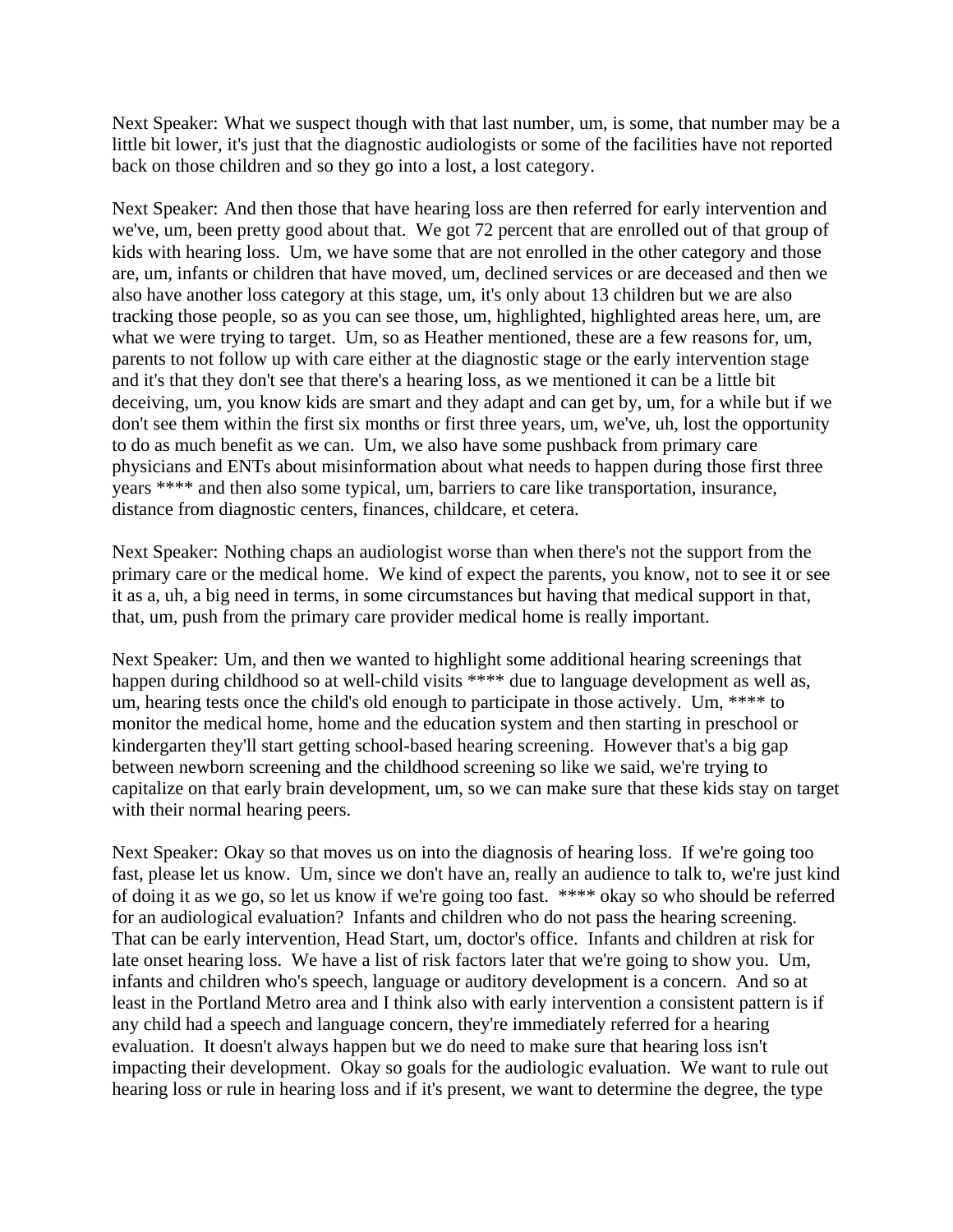and the configuration. The configuration kind of refers to those X's and O's on the graph. Sometimes you can have some sounds that you hear really well and other sounds that you don't, so the configuration also helps in the programming of the hearing aid. And then we also wanna make sure that we test each ear separately. One of the big things for newborn hearing screening follow-up is child will refer one ear, they go into a facility and the facility will only test that ear that was reported as a fail. Well normally when you're testing a baby, you're looking at a mirror image, so my right hand is touching down on the baby's left ear, so it's really common for people testing babies to assume that the ear they're testing is the right when in fact it's the baby's left. So each time a baby comes in, it's really important that every, every ear, there's two, each ear is tested. Okay so we wanna talk about the most common test that we use for babies in certain age groups. Now this is referring to children that are referring to children that are developmentally zero to six months. So use, this is usually babies but we do have some older children that are still within that developmental range. Again the two common tests that we use are OAEs and then an auditory brain and response so that's more diagnostic than the AABR that we use for screening and you can see on this little baby with the ABR, there's some little stickers that are behind the ear and on the forehead. We \*\*\*\* more stickers. The \*\*\*\* what's really nice about it is it's quick, it's noninvasive, the babies can be awake, they can be asleep, they can be completed on kids of any age, often used in Head Start programs, doctors' offices, any age. We even use them on adults. Um, it gives a good indication of how the cochlea is working, that snail-shaped structure and how those little hairs are functioning and really in the vast majority of children, if they have a normal cochlea or normal OAEs they usually have normal hearing. It's a very small population that don't. This is a picture of what an OAE looks like on our graph. So on the left hand side we have one that's normal and on the right, abnormal. So what we're looking at is we put a sound in, we get a response back. We put a different sound in, get a response back. So all of those dots or open circles on the left graph that are up above the green line; that means the cochlea has \*\*\*\* a healthy response to a bunch of different sounds. The graph on the right hand side, all of those dots are down below the green line so this is a cochlea that is not functioning well and, um, the child does in fact have hearing loss. Okay so an ABR, so a lot of times when, especially when I've had to call and help \*\*\*\* community health nurse, it's getting children in for ABRs. We need a lot of help in this area because the diagnostic centers are, um, predominantly are in the Portland Metro area and so it's hard for families to make it in and then families need some help and assistance in figuring out how to get up here. ABR is a test that we use for infants and children who can't – oh we have a question, hang on. I'm gonna go back to the OAE. What does the line below \*\*\*\* oh the, um, okay let me go back. So I'm not sure I quite understand the question. But, um, the little triangles that are below the green line, that's a noise \*\*\*\* so that's noise that's coming from the baby that could be sucking, breathing, um, what you want is a large gap between the triangle and the dot. That means that the ear is giving a stronger response or giving back a louder sound than what the baby's making. So those are, that's \*\*\*\* positive things there, there's a good gap there too. I hope that's what you're asking. Thank you, good question. Okay so with the ABR, um, for children who can't provide reliable information through behavioral testing so these are not only babies but this can also be children with autism, children with developmental delays like Down's Syndrome, cerebral palsy, um, \*\*\*\* unable to, to test in other ways. We can do ABRs through natural \*\*\*\* and sedation. Natural sleep, it's usually completed within the first six months of age and then once they're older because nap patterns are difficult and a lot of times because families are traveling a distance, the baby sleeps the entire car ride and then is wide awake and does not wanna sleep for our ABRs. Okay so this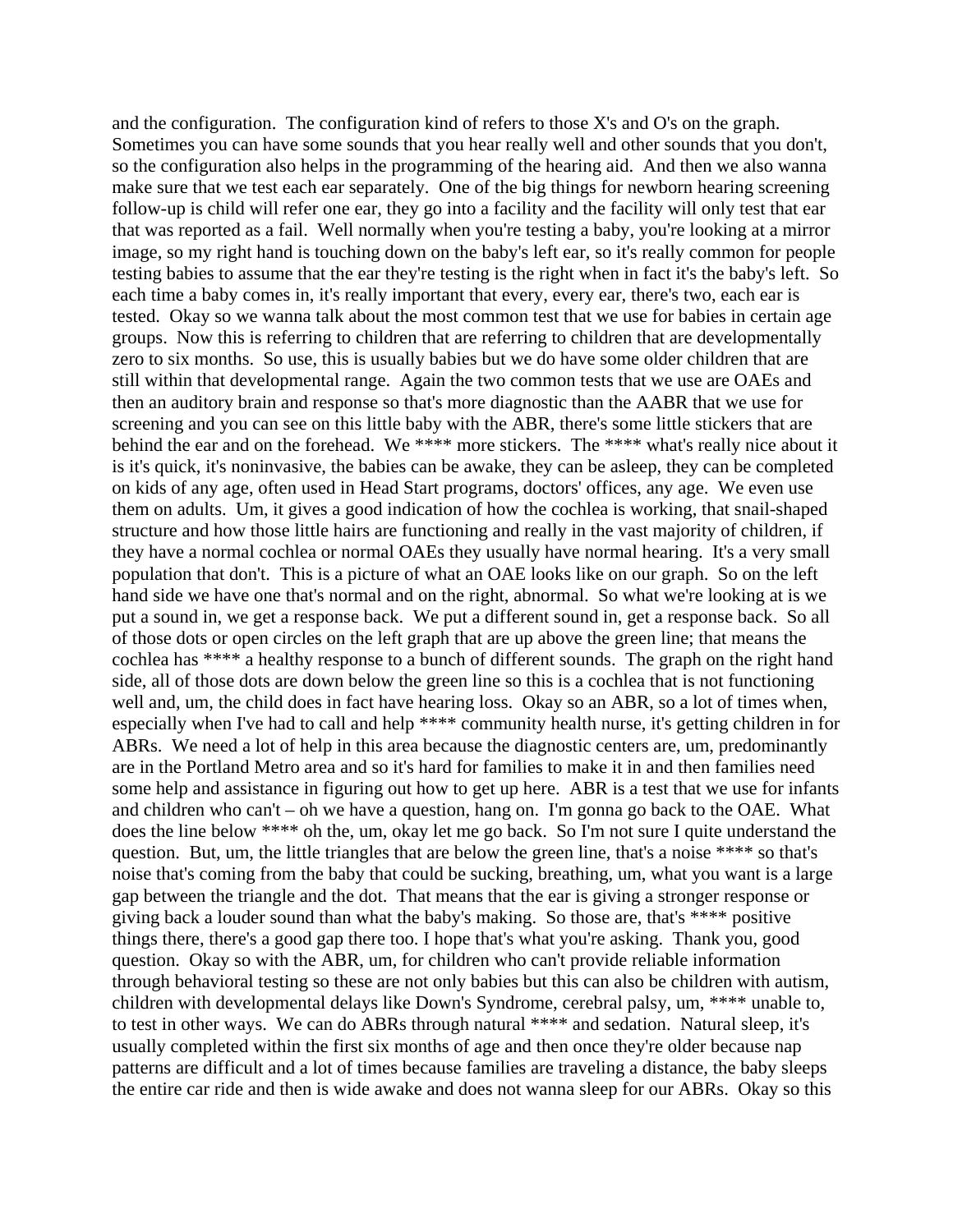is the setup. So you see these little sensors or electrodes that are placed on the baby. Um, and then we place these little insert earphones into the ears that play different sounds and then the electrodes pick up the response from the auditory nerve and that generates a series of unique wave forms that the audiologists look at and we compare it to data to make sure it's normal and this is what it looks like. So, uh, Shelby had mentioned that parents indicate that they \*\*\*\* with a bunch of squiggly lines. Well that's pretty accurate. This is a page of squiggly lines. On the left side of the graph you see a bunch of squiggly lines and you see the Roman numerals one, three and five. Those are different landmarks that the sound is hitting, um, from the cochlea to the brain stem. And the, you'll see that \*\*\*\* off to the right of that five, it says LI and 80 decibels so that's how loud we are. When we're loud we get these nice, big waves and the one we're tracking is the Roman numeral five. The next one down on the graph is green and that one's at 50 decibels. You can see that wave five is still there but it's smaller and it shifted a little bit to the right and then the bottom one says 20 decibels and is considerably smaller and it shifted even more to the right. Once we hit 20, we know that the child has normal hearing. If we lose or the brainwave disappears before 20 then we know the child has hearing loss. So that's what the graph to the right of your screen is demonstrating. We have a child who at 90 decibels, all we have is this tiny little wave five and then at 80 we think we have something that's \*\*\*\* and then at 70 it's disappeared, so that child would be in severe hearing loss range. So that's what we're tracking and we do this same tracking with numerous sounds so this is just with one sound. Okay so more fun facts. Here we go. We do actually do ABRs on animals because in order to make sure they're purebred, um, they have to have normal hearing and deafness in Dalmatians in particular is really common and so they oftentimes are getting ABRs. I thought this was interesting. Cat ears have 32 muscles in each ear and they can turn each ear independently. Never sneak up on a cat. Okay so this takes us to kids that are within the six months to two and a half to three years developmentally. This is called visual reinforcement audiometry. The way this is set up is the child sits up on the parent's lap or in a high chair, sounds are presented through a speaker and then the child, if they turn and look in response to the sound, there's an animal that lights off to, lights up off to the side. Um, we're gonna be seeing a video here in just a second. The responses need to be time locked meaning the sound comes on, the child turns and then they get a reward. Kids are good at cheating. You're gonna see it in the video. Once they know something's gonna light up off to the side, they start to anticipate whether there's a sound or not so the audiologists really have to pick up on timing cues that the baby is demonstrating and I'm hoping you guys can hear the sound on this video. I'm not sure if you can hear the warble.

Next Speaker: \*\*\*\* cheating now even though the sounds not on.

Next Speaker: She's cheating.

Next Speaker: \*\*\*\* with the bubbles here. The sound was just presented, she turned and looked.

Next Speaker: Put up a cartoon this time.

Next Speaker: See now she's cheatin' again. And she's cheatin', no sound. The sound again, there she goes. So, um, kids can really trick out, trick audiologists and it's really important that you have; that your kids are seeing people that see a lot of kids, um, because they can fool ya.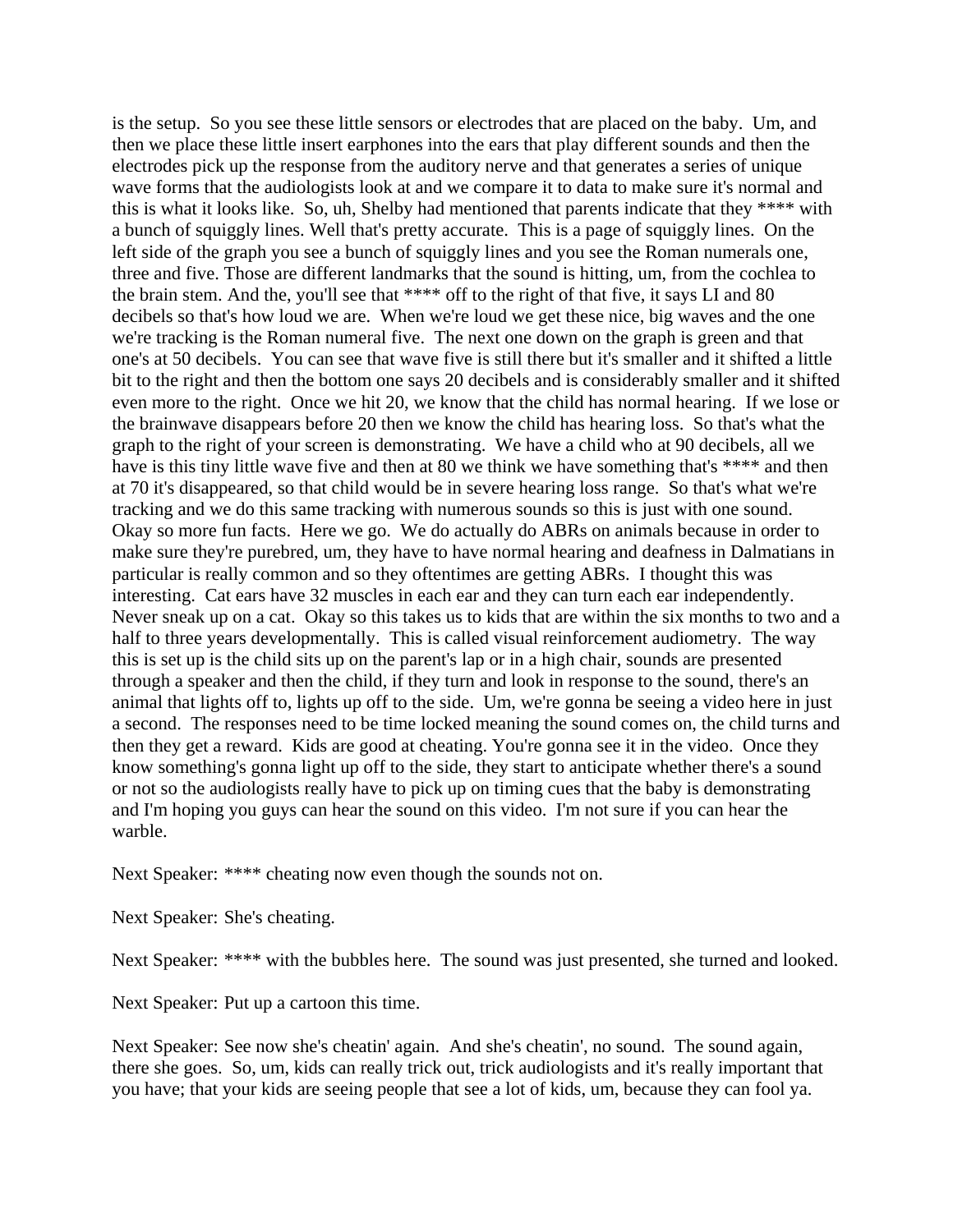It's easy to do even after years of experience, they can still fool ya. And then we have kids that are developmentally three to five years of age. This is called conditioned \*\*\*\* audiometry and I actually use this on kids that are older than five years. Um, I have teenagers that I'll even do this with and they're developmentally, or typically developing, it just kind of keeps them engaged in the task. So what they do is they're conditioned to when they hear a sound, they do some kind of action. So placing a peg in a board or throwing a ball in a bucket or putting a ring on a peg. Those are common ones and it helps keep them engaged 'cause they're keeping their little busy bodies busy. That's kind of just more of what I said. Pegs are real common, common, uh, toy. And then we have a little video to demonstrate that. This little boy is very enthusiastic and so is the \*\*\*\*

Next Speaker: That was a good one.

Next Speaker: \*\*\*\*

Next Speaker: Right, right, wait.

Next Speaker: He can't, he can't hit the shovel until he hears it. Waiting, waiting.

Next Speaker: Yes.

Next Speaker: So for this little boy, this is really fun for him \*\*\*\*

Next Speaker: \*\*\*\*

Next Speaker: \*\*\*\*

Next Speaker: They get really excited. It's kinda fun 'cause you, you know, you get to get goofy with your kids every day. There's not many jobs where you get to do that. We're getting back to our screen here. Okay and then after the age of five, most kids can use more conventional audiometry where they can push a button or raise their hand. It's usually something that we see done more in the schools. Excuse me. Or even in the clinics too, but. So examination of the ear, this is a first \*\*\*\* review and we'll take a look at a kid's ear. Some of you have made, or may have heard of the term, excuse me, \*\*\*\* and usually what that means is there's something that's missing or smaller. So for this child, the ear is considerably smaller and he doesn't have an ear canal. In the case of children like this, most oftentimes the outside isn't there to work for them but the inside works fine, meaning the cochlea works just fine. And then the, the picture off to, just off to the right, you know, I don't know that it looks overly malformed but there's a flattened part of the \*\*\*\* at the top. It's usually a bit more curled. Sometimes you'll see that, um, with different genetic conditions and then sometimes it's just the way the kids' ears are formed. But the ears are always looked at whenever they're looking at other, um, symptoms or, not symptoms, features perhaps in diagnosing some kind of a genetic syndrome. So \*\*\*\* this child is actually being very compliant \*\*\*\*. These are some common sighting \*\*\*\* these are some common sightings that we see. So off the left is a normal looking ear drum and off to the right, this is what a tube looks like. So the ENT puts in the tube at the bottom part of the ear drum and that tube drains out fluid from the middle ear space so those kids that have chronic ear infections,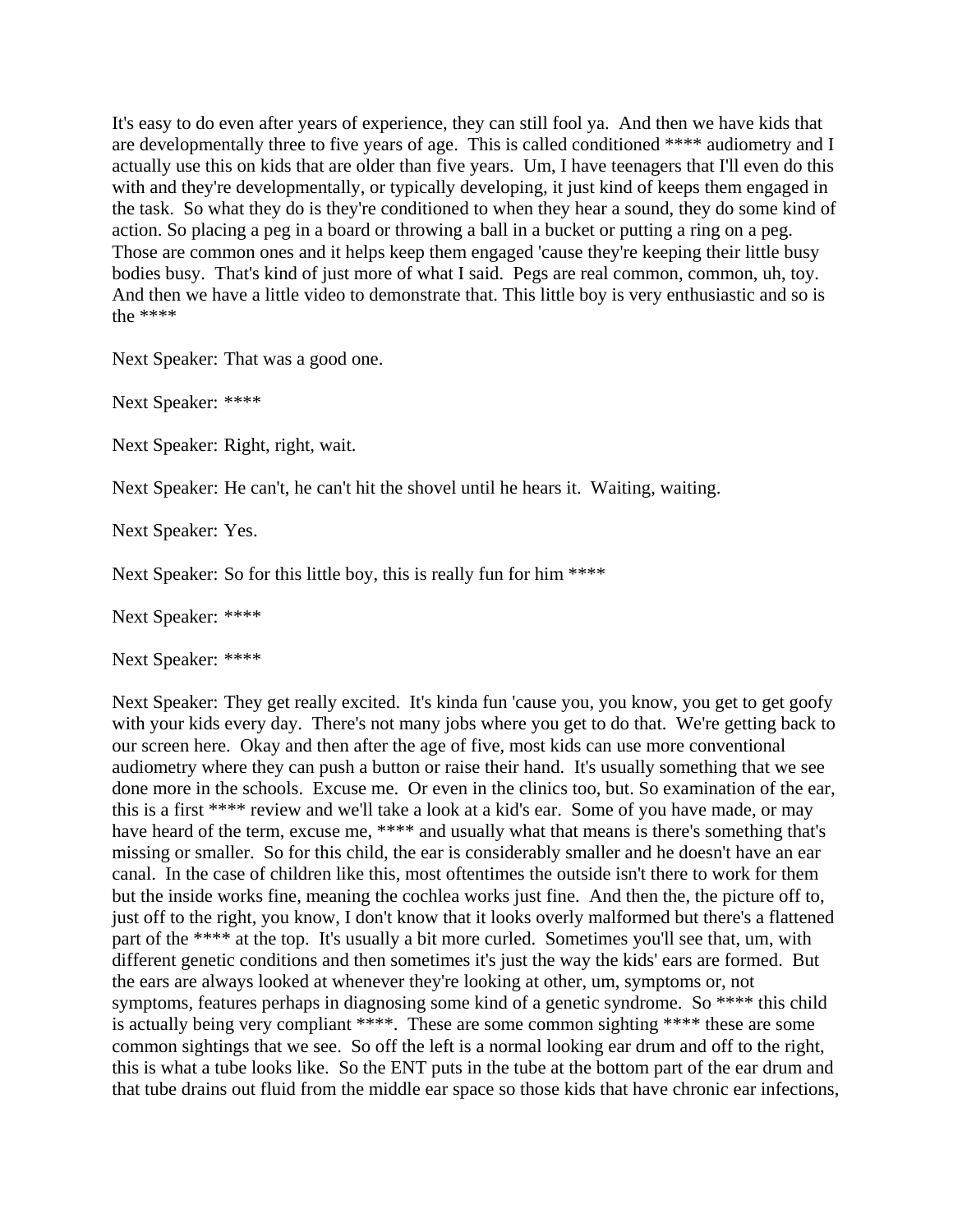it allows their ears to just kind of drain instead of causing ear drums to bulge and cause them \*\*\*\* or even for the ear drum to rupture. So these are some common sightings that we have. Everyone cringes when they see the wax. It's part of it. If I looked up your nose, I'd probably see a bugger so it's not a big deal. Um, just off to the right is a perforated ear drum so that can happen from Q-tips; that can happen from a tube that has come out of the ear and the ear drum hasn't, um, healed yet. That can also be from an ear infection and the ear drum ruptured, so there's lots of reasons why you should have a hole in your ear drum and yes we do have Q-tips get shoved through the ear drum so we don't recommend Q-tips. Here we go. Ears are selfcleaning. We create the wax and then we have little \*\*\*\* or hairs that pushes the wax out of the ear. Everyone gets grossed out by the wax. Not a big deal, get your finger in there, scoop it out. That's the best way to do it. No Q-tips . What you end up doing is pushing that wax further in until you sometimes build up a wall and what we've had happen too is someone in the process of cleaning their ear is startled by a family member or a door gets opened and that Q-tip, that Q-tip gets shoved down the ear canal and, um, hits the ear drum, which is really painful and if it goes too far, it can actually mess up the way those bones work in the middle ear space and you can have a permanent hearing loss. No Q-tips, please. Another test that we do is \*\*\*\*. Some of you may have heard this referred to as the puff of air test. Um, the graph to the right is a mountain. We love mountains. Mountains are a good sign. What we do is we place a probe in the child's ear and there's a pressure change or what we call a puff. It's not really a puff of air but that's the easiest way to describe it and it looks to see if that ear drum is moving and it can tell us if there's fluid or not. If the ear drum doesn't move we know there's fluid. If it does move, then we know that everything is working just fine. It can also tell us if the tubes are working because that pressure change or that puff will go through the hole in the tube and this is what it looks like. \*\*\*\* so off to the left hand side you see this pretty little mountain. That means the puff of air hit the ear drum, the ear drum moved in then came back out. Middle ear space is hunky dory. Off to the right you have a flat line. What that means is the air hit the ear drum and the ear drum didn't go anywhere. So this is a kid that has fluid and is most likely destined for tubes. Now just because you have fluid in your ears doesn't mean that you're always gonna get tubes. There has to be a documented period of time that there's fluid or infection before a surgeon can place tubes. Um, another little fun fact regarding fluid in the ear is children that are exposed to secondhand smoke have a higher incidence of ear infection than children that, that don't and it's estimated that two out of every three children will have at least one ear infection by the time they're a year old. Ear infections are common; it's just when it becomes more chronic that we, um, we want to help take care of that because it basically sounds like you're hearing under water and for speech and language development that's not \*\*\*\*. So this, this is more of an audiologist's reality, screaming babies and kids just kinda not wanting us anywhere near their ears. We have a lot of kids that if they have chronic ear infections and their ears have just been looked at over and over and over again, they just don't want you anywhere near 'em. So we have all kinds of tricks that we pull out of our bag. Bubbles are wonderful. We have light-up toys, oftentimes the parents are more intrigued with the light-up toys than the kids but something that they can touch too, so it kinda keeps their fingers busy while we're doing tests. Again, this is kind of where it's really important and I'd like to express that when kids are going in for hearing tests, little kids in particular, that they're seeing providers that, um, have the experience in working with children of different ages and just have a lot of things up their sleeve to get what they want. I refer to my job as manipulating the manipulator. So after diagnosis, we make referrals to early intervention, pediatric \*\*\*\* and other specialists like genetics or ophthalmologists. There is, um, an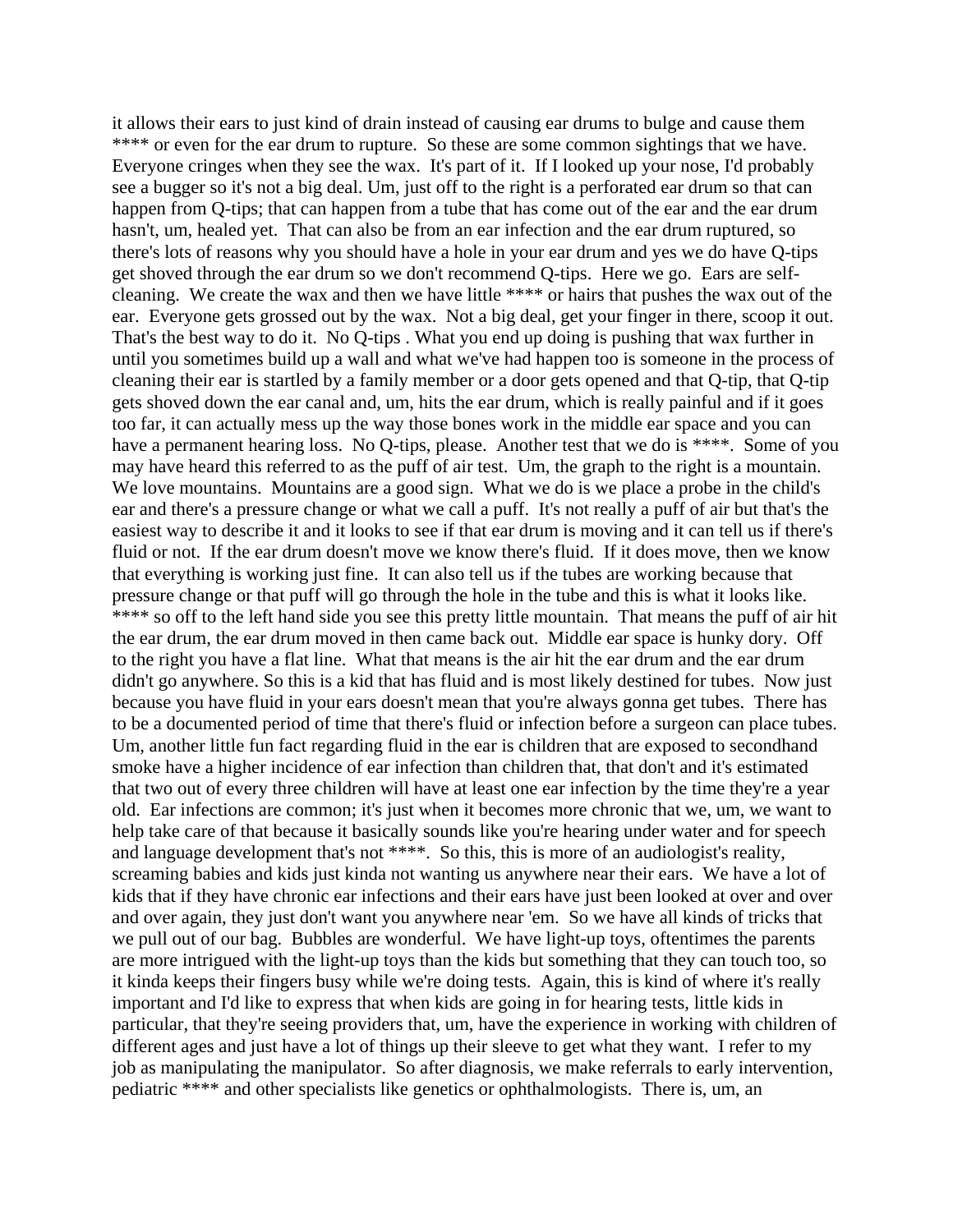organization called Hands and Voices that have \*\*\*\* and what that is, is the parent organization, um, \*\*\*\* parent of children with hearing loss and we can put parents in touch with these guides and the guides are there to just kinda support the families through the diagnostic process, through the fitting process, um, just there for support. I can tell you or give you an idea what it's like to be a parent with hearing loss but I'm not a parent of a child with hearing loss. So it's kinda nice to have that connection. Then we also make referrals to community health nurses. And then we also make referrals for return audiology appointments that can include testing, hearing aid fittings and to the cochlear implant team and I'm gonna pause for just a second because I think \*\*\*\* and I probably didn't catch it. Oh, secondhand smoke affects the hearing. Um, you know, I'm not exactly sure honestly how it, how it affects the hearing. I don't know if inhaling the secondhand smoke causes some inflammation that pinches off the \*\*\*\* tube and so the children just kind of develop ear infections. I honestly, that's a guess. I don't know but I know our, our pediatric ENTS and just documented reports have been that children are at a greater risk of having ear infections if they're exposed to secondhand smoke. I'm sorry I don't have a better answer for that one. And then I'm being handed a written couple of questions here. Oh yes, absolutely. Public health nurses rock. The question was many participating on the call will be the public health nurses who receive our referrals for follow-up and we want to recognize their role in the process. Absolutely. Absolutely, absolutely. Very, very important part. You guys are our connection to our families most oftentimes, making home visits, um, kinda giving us insight on the families that we certainly don't have access to so definitely a, a key role in the whole process for our families and for us. And there was another question, with the one, three, six guidelines; this is a good question. Do we adjust for age for preemies? Yes, because the hearing screening, I'm gonna say yes and no. So with the hearing screening equipment they, let's say a child is born at 26 weeks gestation, our hearing screening equipment can't be used on babies, at the AABR which us used in the NICU which is where the 26-weeker is going to be, um, we cannot use that technology until the baby is at least 34 weeks gestation, so getting closer to typical, I guess age or gestation of when that child would be born. Um, so we do correct for that to kind of, um, yeah, adjust for that, that prematurity. That was a good question. Like for example, I just had a child come in who was born at 26 weeks gestation and her date of, her, um, what am I trying to think of? She was due, her due date was August 7 and I saw her at the very end of August. So really that baby was one month old when in fact if you looked at it just based on her date of birth she looked to be three months of age. And correction factors, just even developmentally for kids that come through our NICU follow-up clinic, there's correction factors used on children up until two years of age. Pediatric \*\*\*\*, um, these are specialists of ears and so they provide medical clearance for hearing aids. Um, they can also order CTs or MRIs so they can take pictures of the insides of the ear to see if there's any malformations. Also to check and make sure the auditory nerve is present. You know a lot of times we'll do MRIs and CTs of the cochleas and we don't see anything wrong with them. We don't have a way to get in to see their tiny little hair cells that are in the cochlea. We don't have anything that's fine resolution so right now the only way to really get into the cochlea is autopsy. We don't wanna do that. Um, we can also provide some genetic testing. The most common is \*\*\*\*. Oh it looks like we have a lot of questions. Keep firing away ladies, gentlemen. That's a long one here, hang on a second. Well from an audio – so the question is, it was mentioned that it is very important to have supportive primary care and medical homes working with audiologists. Can you describe what this ideal relationship would look like? I think it's more of, um, support of, of the family and support of the, just the importance of hearing in general. So identifying or recognizing that the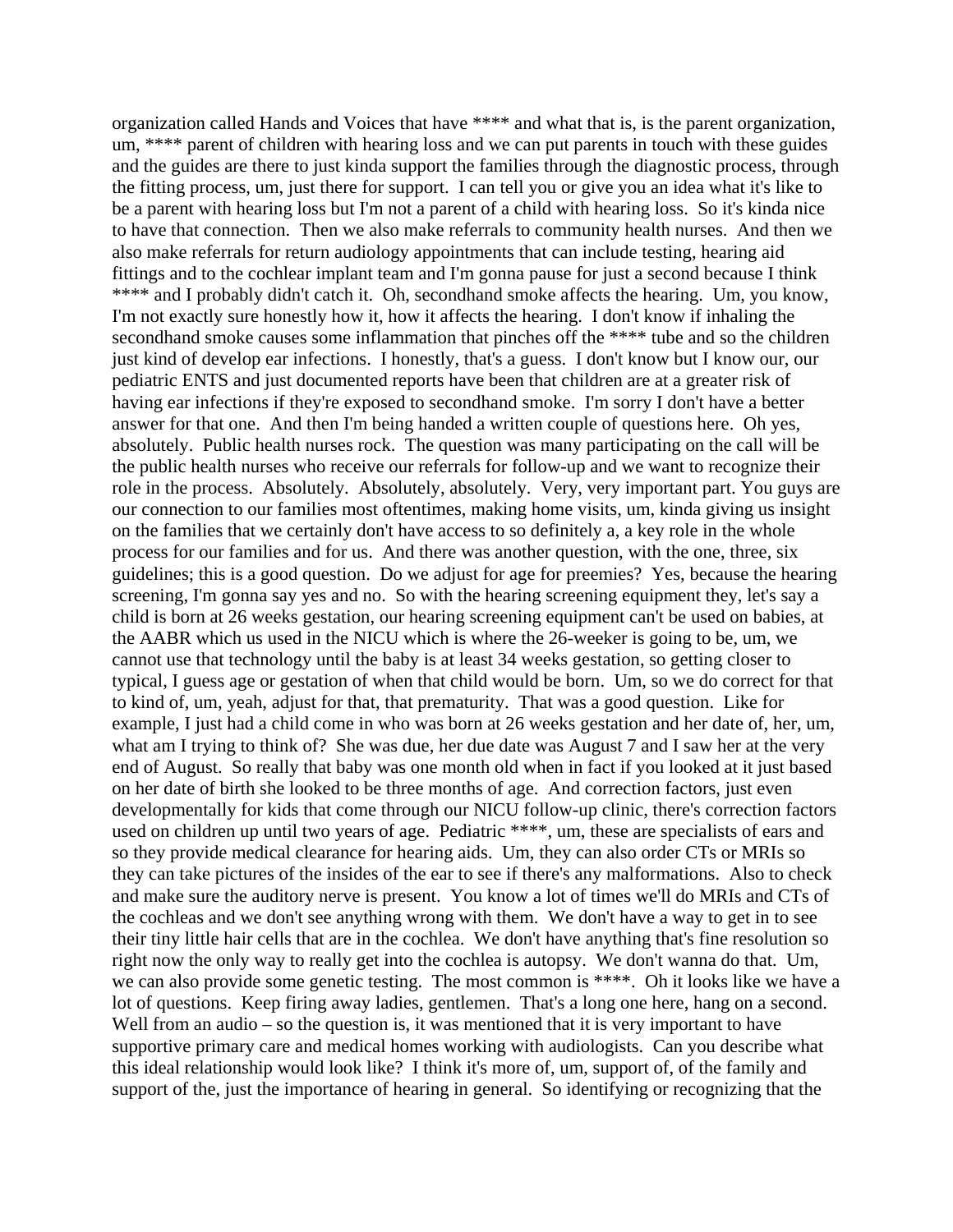child failed the newborn hearing screening and relaying to the parents the importance of getting in for follow up and then there's also the important relationship, you know, usually if I have a child that I've diagnosed with hearing loss I try and make a phone call to the primary care provider and say this is kinda what I'm thinking, these are referrals that I think would be appropriate for this child and so being able to have that dialog and just kinda be on the same page with them, um, and the vast majority, the vast majority are but we do have some primary care providers that if one ear fails they're like ah, it's just one ear, not too worried about it. Or some will, you know, \*\*\*\* do like a finger snap or a clap and they see a child startle or the baby's back is turned to them and they make a sound and the child turns. Um, yeah okay so the kid can hear a slap and a clap and something else going on in the room but that doesn't necessarily mean that that child can hear the difference between S and F and like some of you may not even hear that on the phone. So those are very subtle differences that wouldn't be picked up with doing some kind of behavioral response like that. And even a unilateral hearing loss would be picked up by snapping and clapping. I hope that answers the question. Good question. So early intervention, \*\*\*\* IDEA, a family-centered, home based and also \*\*\*\* communication \*\*\*\* choices. So audiologists kind of touch on this at diagnosis. It's kind of hard for us to go into this in detail honestly about communication choices at the time of diagnosis. Oftentimes parents, all they've heard is hearing loss, hearing loss, hearing loss and, um, just kind of in a state of wrapping their heads around that rather than \*\*\*\* choices but we do, we do try to discuss it when they come in. You wanna do this one?

Next Speaker: Yeah, so this \*\*\*\* communication spectrum. So, um, families can choose to either have completely auditory communication or completely visual communication or \*\*\*\* along the way and they can make different choices as the child ages and you find out more about what that, what they're like and what they need. Um, children with hearing loss often have difficulty, um, getting 100 percent access through auditory communication alone and as they get older in school, will need a visual support so that could either be sign communication or captioning or note taking, things like that. So all choices, here along this spectrum, can lead to successful language and communication for children and families but it's important to, um, maintain that relationship and dedicate yourself to whatever you choose and be constantly looking out for whether something's not working.

Next Speaker: Okay \*\*\*\* the goal for OEHDI is that the children have hearing aids on and are enrolled in early intervention by six months. The reality is that really hearing aids can be put on children two weeks after they're diagnosed, a week after they're diagnosed. There is no certain age that a hearing aid has to go on. Six months of age I think is not only due to the research study that was, um, talked about earlier but also kind of more of realistic goal, especially for families that have failed the hearing test, the go in for one, a follow-up test that suggests there might be hearing loss and go back in for a diagnostic test and then they have to make a return appointment to go in and be fit with the hearing aids or to see an ENT. So it's hard for families, especially if they live out in rural areas. But the reality is, you can get hearing aids on babies at any age, two weeks of age. I think the youngest baby I've ever diagnosed was at two weeks and he was profound, um, and because the parents had actually been through the process before with an older child, they did have hearing aids on that child at two weeks. So by a month of age, you know, had hearing aids on. They're really cute. Um, oh that's another thing that we also hear is that parents will come back and say oh my primary care provider says that they can't do anything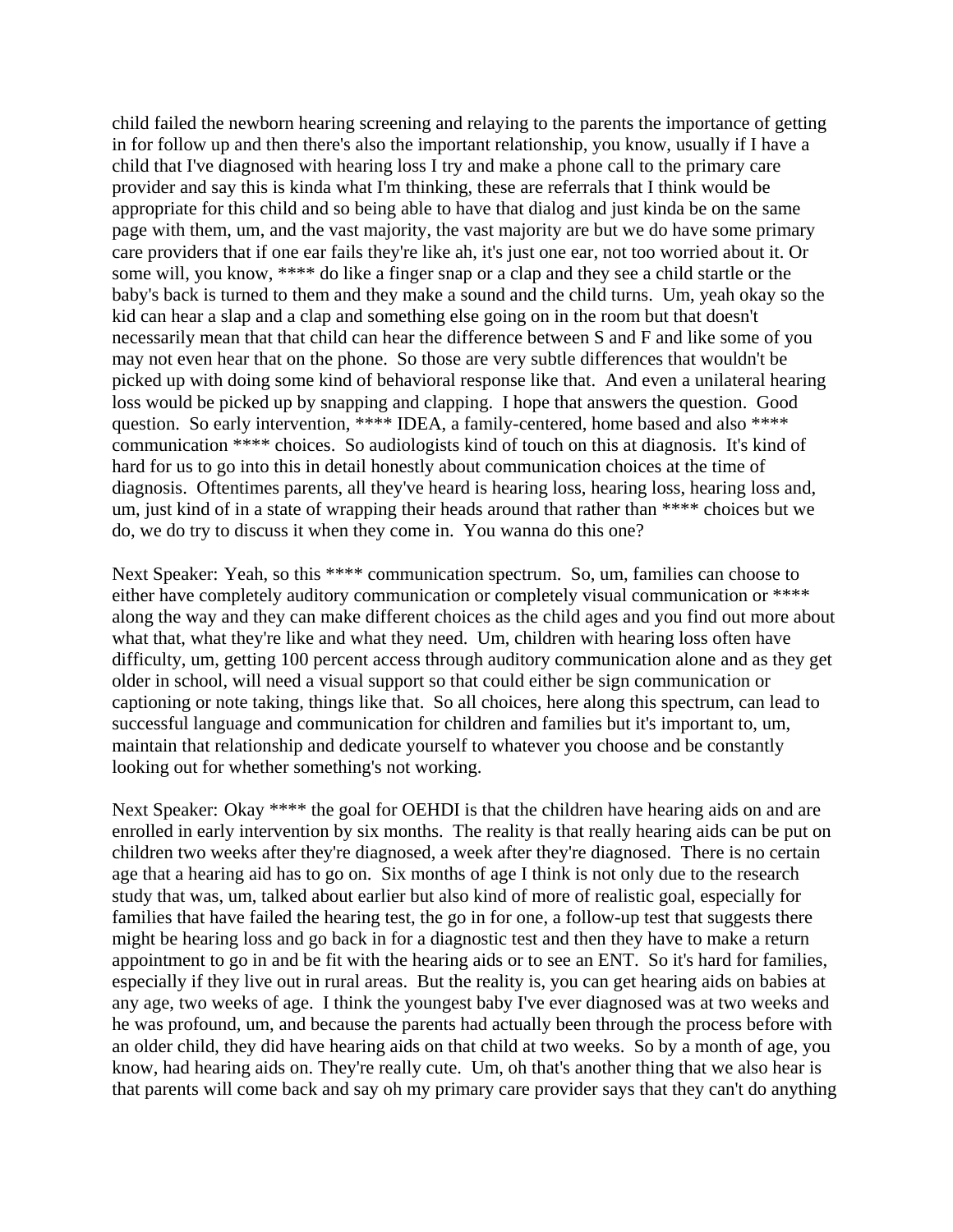for my child until they're two or until they're three. Not the case, not the case. We can put hearing aids on kids any age. Um, it's important, too, that families start teaching their baby as soon as he or she is born. So, um, even though the child might have hearing loss, it's really important to continue with that communication. We relay so much just in our facial gestures and our body gestures regardless of what the baby's hearing. There's so much more to communication than just our speech. Um, and family involvement is the best predictor for child \*\*\*\* and I say that all the time. Um, circumstances being where perhaps both parents have to work, the child's in daycare. That's not a \*\*\*\* daycare and they're wearing hearing aids so they're not getting a lot of language other than from their peers, versus a child who may have a stay-at-home parent or at least one or perhaps a nanny where they're being read to consistently or just exposed to more language. That involvement is really the best predictor for a child's success. And that's not to say they're all that big of a black and white type situation but I think a lot of times parents kinda have to get over the hearing loss. I think there are some perceptions that a lot of times parents have in their heads about what hearing loss looks like. A lot of times they think of children with multiple disabilities when in fact that's not the case. Um, they, sometimes they just need time to wrap their heads around it. Once they get in there and they start reading and talking to their children and \*\*\*\*. So the, the goal for amplification is to provide children access to sound and to make all speech spectrum audible. Okay hearing aids, again \*\*\*\* can be fit at any age. Um, they're usually appropriate for most degrees of hearing loss, even the children that are deaf, they usually have to go through a period of time that they wear hearing aids. The most common is the behind-the-ear, behind-the-ear style which is what is on the picture, so there's a little loop that goes over the ear and the part that sits behind the ear and then the red part is the part that actually goes into the ear and ear canal. The \*\*\*\* the ear I say. Um, they typically last five to seven years. That's really if the parents are paying attention. We get them flushed down the toilet, they go in the pool, they go in the shower. They get chewed on. So if you can get seven years out of a hearing aid, those parents are rockin' it, that's awesome and it's usually on bigger kids. Um, the ear molds are the parts that need to be replaced frequently. So that red part. That's usually a mushy, silicone kind of, um, material. Each time the kid, I tell the parents, each time the kid kinda goes through or needs a new set of shoes, you're kinda looking at needing to have new ear molds made. So in babies, holy cow if you're fitting a new set of ear \*\*\*\* then you might as well just shoot another impression because their ears grow so fast \*\*\*\* change those out pretty frequently. And the reason we don't do the small hearing aids, lotta reasons why. I hate small hearing aids but for children, they're the most durable. The little ones, each time that child had a growth spurt you'd be sending that entire hearing aid to be remade. They're a choking hazard, batteries don't last as long, they break down with moisture quicker. That's the same for adults too but, um, it's a fraction of the cost to replace ear molds rather than the entire hearing aid. And this is how it's done. It's actually kinda cool. So if you look at the green ear mold with the little cotton swab at the tip, that cotton swab goes into the ear first and what that does is it provides a barrier from the impression material to the ear drum. So that way the impression material doesn't stick to the ear drum. It's not a good thing if it does. And then up at the pictures up above, not the bald head but the next one, you'll see that there is like a little, almost looks like a little shot and what he's doing is, is he is pushing some impression material into the ear and then he's kind of packing it down with his thumb or just readjusting around the edges and then the little boy needs to sit there and wait for it to be in his ear for a while. Once hardened, they pull it out and then voila, we have the green cotton-tipped ear mold impression. That gets sent off to a company which then they make an ear mold which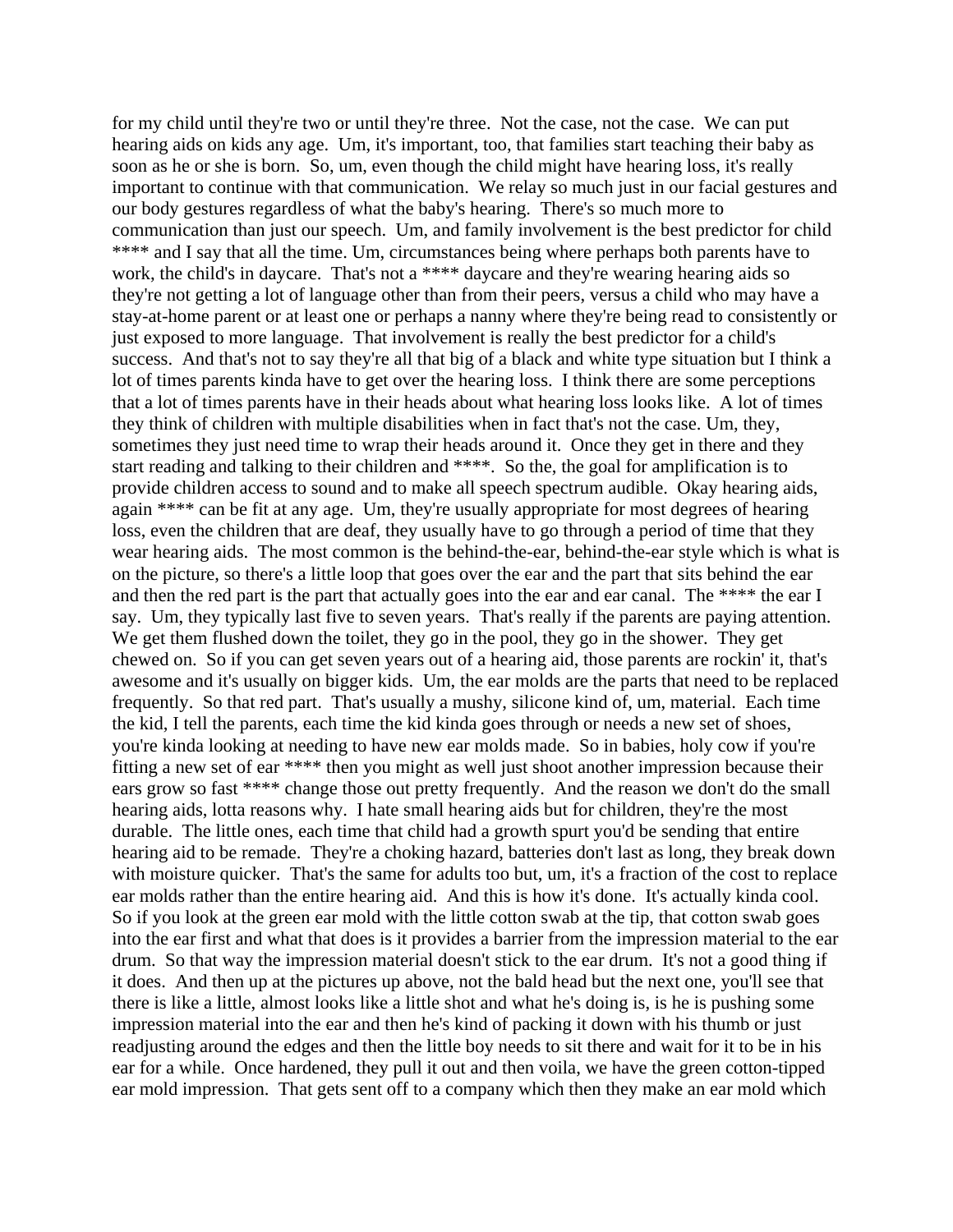comes back looking like the red thing. It has a hole bored in the middle of it so that sound can travel through it and again \*\*\*\* these can be made on children \*\*\*\* little babies. They're a lot more resistant to it when they're older. Babies are easy and older kids are easy. Anything in between is really hard. Usually involves a wrestling match and a lot of crying. On the part of the audiologist, the parent and the child.

Next Speaker: So here's the same audiogram from earlier with the child with mild to moderate hearing loss, um, but now with the hearing aid which I'm representing with this kind of green shaded region over the gray shaded region, um indicates that, um, amplification or some additional volume is being provided and as you can see, greater volume is provided for the area where there's greater hearing loss and it's trying to capture all of those speech sounds the best it can so that they have access to all of those \*\*\*\* able to detect before. So this time, it's time to go so let's put on our shoes and they actually will hear, it's time to go so let's put on our coat. Oh, I'm sorry. So.

Next Speaker: Okay so Lone Connection hearing aids, I am hoping that everyone is going to be seeing more of these on children. Medicaid or any health plan just, um, agreed, they figured out some contract with the main companies that produce these devices that Oregon Health Plan will pay for it. It is a very expensive device and, um, commercial insurances sometimes don't even pay for it. We're talking about \$3,500.00 to \$4,000.00 out of pocket for a family and that's at cost. A lot of places there's a markup value. So what's nice about this is the children, like the little boy off to the left, he's missing an ear canal and so for this little boy, there's no way for sound to get in to his ear. But we know the insides of his ears work fine, those little cochleas, those hair cells. So the bone conduction actually sends sound in by vibration and that vibration then stimulates those little hair cells in the cochlea so this kid can hear. Now the little girl, I think she had, um, some issues with the middle ear bones. Though it was the middle ear bones weren't transmitting sound the way it was supposed to and so she also gets a device that bypasses the part that's not working well \*\*\*\* the part that is and again, we're really hoping to get this on a lot of our kids that are on the Oregon Health Plan because the other device that they were giving was like this \$400.00 cheap, chintzy, piece of nothin' good hearing aid that doesn't really transmit sounds well, they break down easy and we had one little, not even a little girl, she's 18, she doesn't have any ear canal. She's been using this chintzy device 18 years. She has an allergic reaction consistently to one of the materials on this chintzy device, so she misses school for at least a week at a time when she has these reactions so she's missing out on social, as well as cognitive development and she came in, she Oregon Health Plan and now this child's gonna get one and possibly even two. I put one of these on her to demo and that kid smiled the entire time she was in the department and was just so happy, like I'd given her the moon. So we're really happy that these devices are more accessible to our families. Okay, cochlear implants, there's a lot that goes on with cochlear implants so it's a surgically implanted device and it sends sound into the cochlea by an electrical stimulation so we're kind of using how the cochlea works and the auditory nerve works but doing electrical stimulation rather than through the sound waves. There's definitely more to it than that but it's pretty complicated but it does require a surgery. And these are for, again for the children that are deaf. Children that can get an implant need to be at least 12 months or older, suffering a profound hearing loss and then it's also indicated when oral communication is desired and hearing aids do not provide enough benefit for the child to acquire oral or \*\*\*\* language. So what that means to me are the children that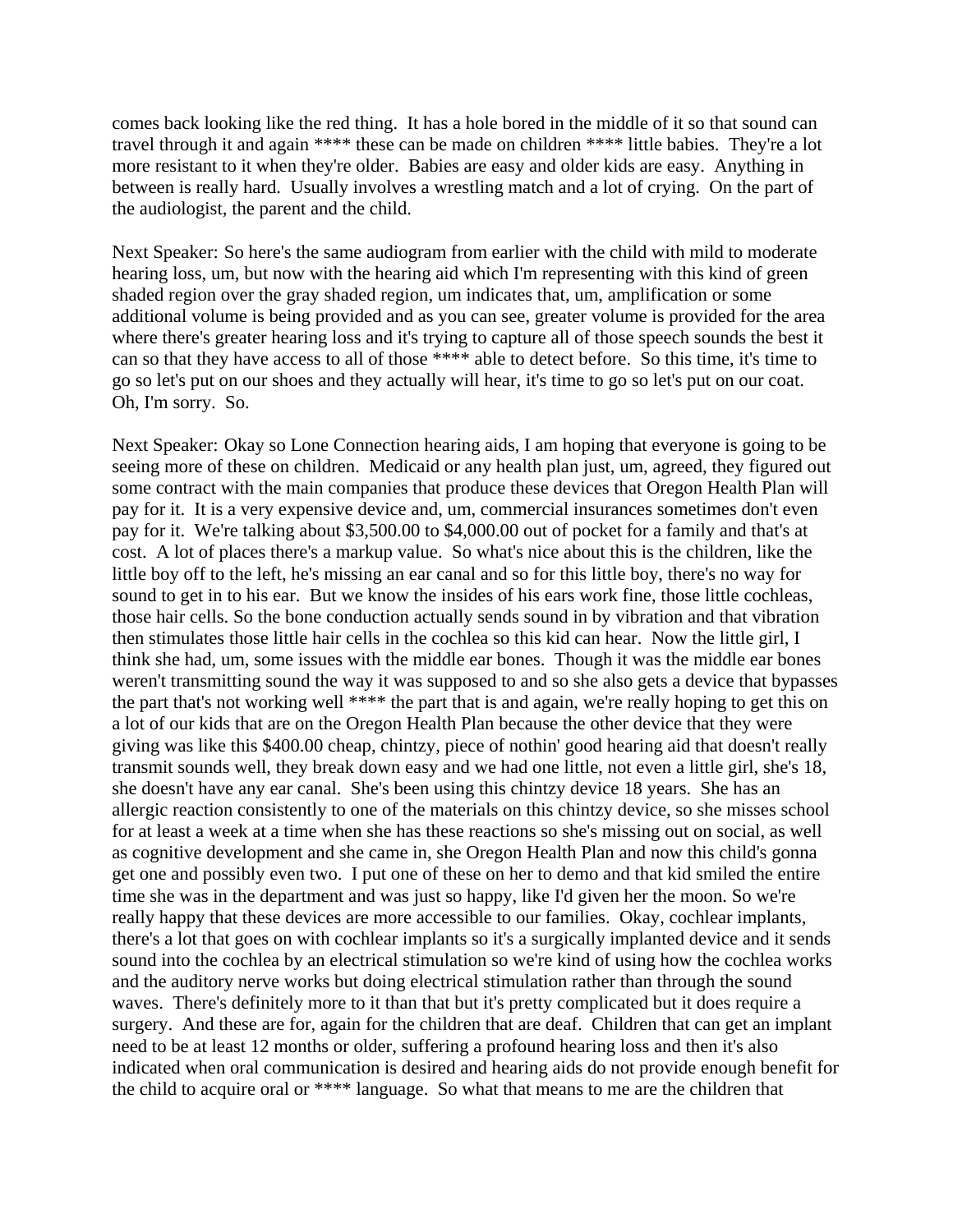perhaps there's an auditory or the neural losses, so everything up to the cochlea seems to work okay but the auditory nerve is not working well, for those children a lot of times a cochlear implant will make sound easier for them to process and give them better hearing. And the little brown part that you see on the child's head; that's a magnet that is being held up to the head and sound is being picked up by the hearing aid, being sent through that little magnet area. That provides the electrical stimulation the part that is inside the head. Okay so needs after diagnosis. So once you're diagnosed it doesn't end. Um, kids need to come back to confirm the ABR results. If they're babies we need to make sure that we got it right. Um, it's also monitoring for progression because a lot of kids will have a change in their hearing and we need to make sure that the hearing aids are adjusted appropriately to meet their listening needs. Uh, then we also need to make sure the hearing aids are working well and doing what they're supposed to do and then we also want to monitor \*\*\*\* ear disease. So earlier I mentioned that you can have a mixed hearing loss where something's going on with the cochlea but they can also have fluid in their ear. Well now we're not only dealing with one kind of hearing loss that's permanent, the last thing we need is something else affecting sound getting into the ear so we wanna watch for that middle ear fluid and get it treated as soon as possible. So these are some intervention and education options here in the state. We have the State School for the Deaf which is down in Salem. There it is an ASL or American Sign Language, deaf culture focus. We have the regional program which is probably what you all are more familiar with, uh, for the deaf and hard of hearing. So they're public programs, they work with the county in early intervention and neighborhood schools and provide different modes of communication. And then there's also a private auditory, oral or private auditory verbal school and that's Tucker Macson Oral School. That's here in Portland. They, uh, also kind of provide an early intervention program for children not ready to start school. One of the things that you may start hearing about or have already, two big programs, Columbia Regional Program and Northwest Regional Program and not quite Willamette ESD at this point, um, June of next year, supposedly will no longer be providing hearing aids to the children, where they had been providing hearing aids, follow-up, did repairs, new ear mold impressions, all kinds of testing. They're eliminating the vast majority of that for our families. So what that means is hundreds of children that currently access services through them are going to have to go to community providers. The problem with that though, right now a lot of those kids are on Oregon Health Plan and there's really only two or three places in the Portland Metro area that take Oregon Health Plan for hearing aids. So the audiology community right now is kind of in a panic trying to figure out how we're going to be able to meet the needs of these children once they are let loose in June. So we might be calling on you to help us more and more with our kids.

Next Speaker: Um, this slide is just another reinforcement for why, um, getting identified and treated for hearing loss before six months is so important. So there are a couple differences here so as you can see the blue, um, bars represent those that were identified before six months and the red bars are those identified later. And in, uh, every age along the bottom, uh, the blue line is outperforming the red line. So you can already see right there that those kids are performing better. But also the blue line is a lot closer between their chronological age and their language age along the side and so that means that they're, um, a little bit closer to their normal hearing peers and so most kids by five or kindergarten are able to enter a mainstream classroom if they're identified and treated, um, appropriately before six months. So another reinforcement as to why this is so important to get the process moving and these kids followed up with as soon as we can.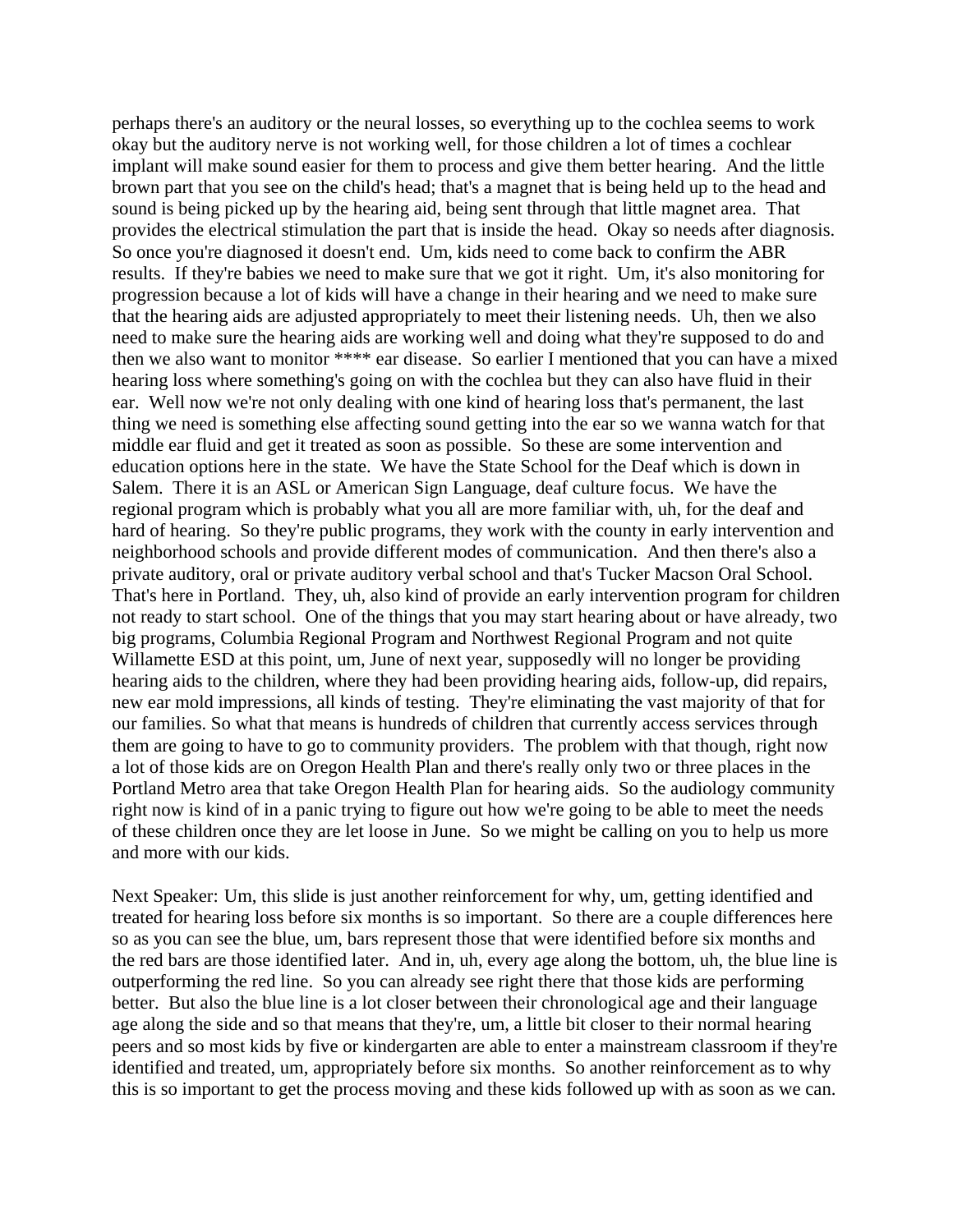Next Speaker: So to kinda hit on, um, what was talked about before, the impact of hearing loss, kinda depends on the age of child when the loss occurred and when diagnosed. So not all kids are gonna be, are gonna present with hearing loss \*\*\*\* birth. There's kids that can present later at two or three or five, seven, ten. A lot of that impact depends on where they are in their development at that age with their diagnosis. Again the severity of the hearing loss, um, mild versus a moderate hearing loss, the configuration, the type of loss, um, the age of intervention and the development, cognition, health of that child. So we do have some children that we know have hearing loss or suspect have hearing loss but have heart conditions or breathing conditions and the hearing loss oftentimes is gonna get pushed off to the side just because those other functions are considerably more important than hearing in the health of that child at that moment. So we do have some children that are delayed in their diagnosis for those reasons. And then also the family attributes, the parents believe it, not believe it. Um, we have hearing loss simulation videos that we can show parents but you know, I think a lot of times if the parent's not wanting to see it, they're not gonna see it and that fully plays into how successful that child is going to be in their hearing, how much of an impact it's gonna be. So we have a question, if you'll give me just a moment. Or maybe we have two. So one of the questions was do clients' use of the cascade have to get services in Portland only? I don't know the answer to that. I think, um, what regional program or school district that child is in or children are in, I am not, I'm not sure. If you could send us an email we can look into that a little bit further. There's certain pockets that don't have audiologists that work with children or will not fit children with hearing aids and so there are some families that do have to travel over to the Portland Metro area for that, which is really unfortunate 'cause that's not exactly and easy trip for anyone. Good question here. Someone's on it. Can you clarify with the regional programs, right now they are only seeing EI kids and not school age for audiology, is that correct? Yep, that's correct. Those kids that are birth to five, those are the children right now that they will provide hearing aids to and hearing aid services. Kids that are five and older, those children have been cut loose from the EI program and those families are having to seek services with community providers. I don't know how many are being provided a list of community providers and again even as an audiologist myself, I don't even know who all is providing these services because this is something that hasn't, hasn't been put on our plate up until June of this, of this year. And those birth to five children are going to be on our plate next year. So we're trying to scramble to figure out what to do. Okay. So in summary, early diagnosis, amplification with advanced technology and intervention leads to improved outcomes. The education of children with hearing loss is switched from a remedial model to a developmental model. And overall, we have come a long way. At the end of this presentation too, we also have some slides with different facts on them for you. I think what I'd like to do is kind of open up the floor. We have not quite 15 minutes, for questions or if you guys have any comments or any information that you would like to be related to the group, feel free. Please type away. And we can also do some hearing loss simulation while people are talking. We can go back to those, back to that slide. While you all are thinking of your in-depth, hard questions for me to answer, for us to answer I'll see if I have any more fun facts. I don't know if this is gonna be a shocker to anyone but the vast majority, 60 percent of people with hearing loss are male. That's not selective, just hearing loss \*\*\*\*. We do have a question here, hang on. Absolutely, we're gonna make the PowerPoint available for people after the presentation. I think it's gonna be, we're gonna post it on the website. I think it's being recorded too so you guys can listen to my lovely voice again and be bored \*\*\*\*. So we have some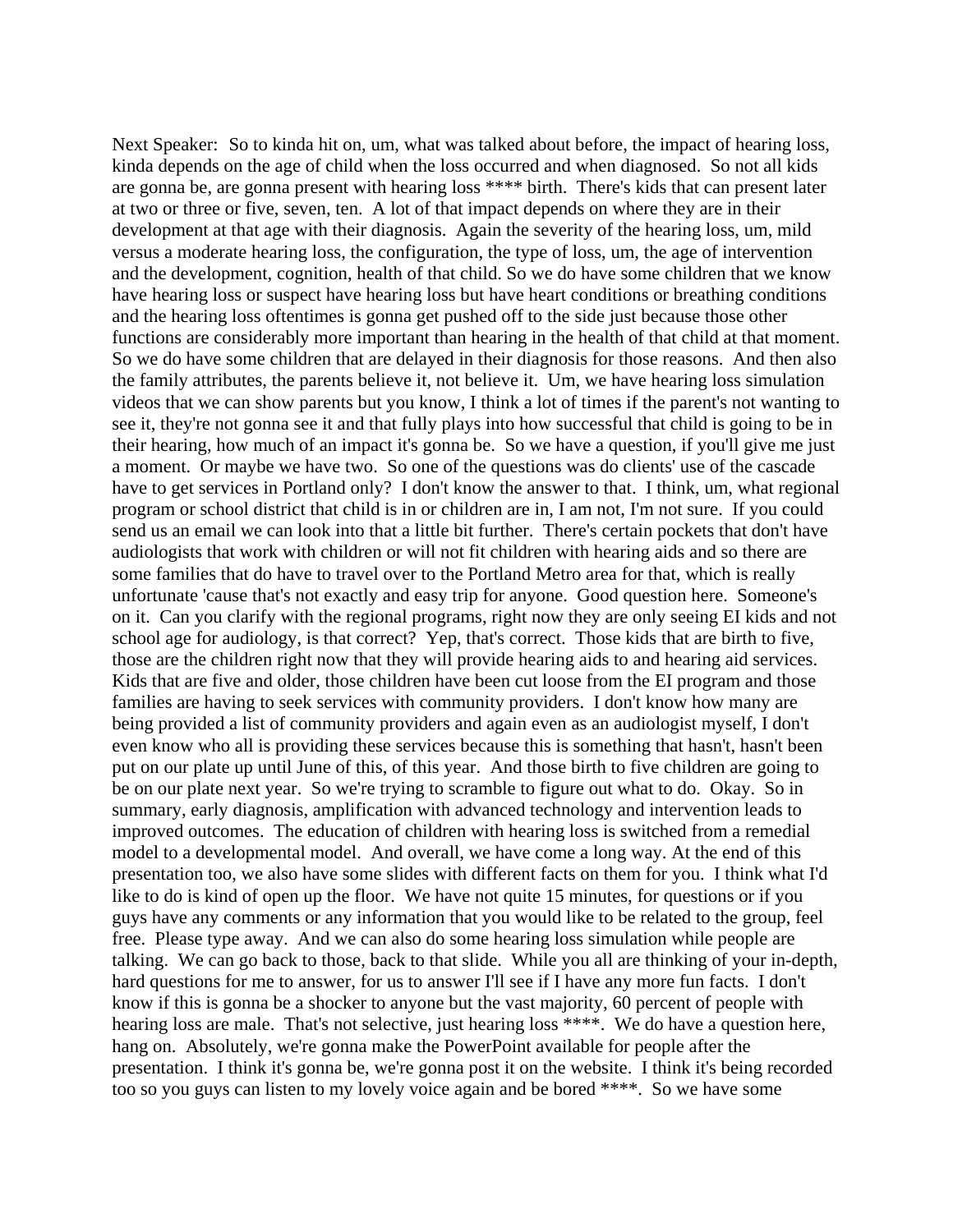hearing loss simulations we would like to, oh here we go. Oh risk factors, yes. Did we skip over that? Did we delete it? Okay so yes, there are, children with risk factors that should be monitored. So children that are in the NICU any longer or that's the neonatal intensive care unit, any greater than five days, um, that will catch a lot of children; that's all your preemies, those are kids with, um, chronic health issues that they might born with. Your, um, heart babies, transplant babies. I'm trying to find my slide here.

Next Speaker: \*\*\*\* family history of hearing loss will be on that risk registry.

Next Speaker: Yes, uh, let's see any children with syndromes, any cranial facial issues, so we have, um, \*\*\*\* or just cleft pallet or something called cranium \*\*\*\*, any cranial facial abnormality \*\*\*\* infections so that would be the CNV that Shelby was talking about earlier. And what the recommendation is, is for these children that have these risk factors, they should have another hearing evaluation, even if they pass, within 20, 24 to 30 months of age. That has changed back from the prior recommendations where it used to be that children with risk factors were seen every six months. What they found was it was a big, um, I don't wanna say drain but it was a lot of children going back for audio, audiologic evaluations that weren't showing hearing loss to justify to insurance companies and families and even to the audiologist, the need for that close of monitoring of hearing. I don't know that I'm in favor of waiting until 24 months of age. I think if a baby, especially a premature baby, a family history or CNV, those babies should be monitored much closer like maybe a follow-up evaluation at six months, or at least one at a year just to double check and make sure we didn't miss anything because newborn hearing screenings can miss mild hearing losses. We know this and we wanna catch those hearing losses. Okay, good question. So we have a hearing loss simulation here. Let's do Nancy Pelosi. Okay, so let's do moderate. We're going to present

Next Speaker: \*\*\*\*

Next Speaker: Okay so probably what you heard was a lot of what sounded like Charlie Brown speech \*\*\*\*. That is what a moderate hearing loss sounds like to a child. And this is, this is what it really sounds like.

Next Speaker: This year we took a canoe trip in Canada where we canoed for days with no bridges \*\*\*\* paddling all day watching otters play in the water and sea swallows jumping into the boat.

Next Speaker: It's a big difference. It almost sounded a little raspy I don't know if that's due to our speakers but big difference. We'll play some different sounds too I think. \*\*\*\*

Next Speaker: \*\*\*\*

Next Speaker: That's a conversation in a restaurant between a couple of different people. Um, and this is, and this is what the conversation sounded like \*\*\*\*

Next Speaker: \*\*\*\* you heard \*\*\*\* why not \*\*\*\* everything here is wet and gray.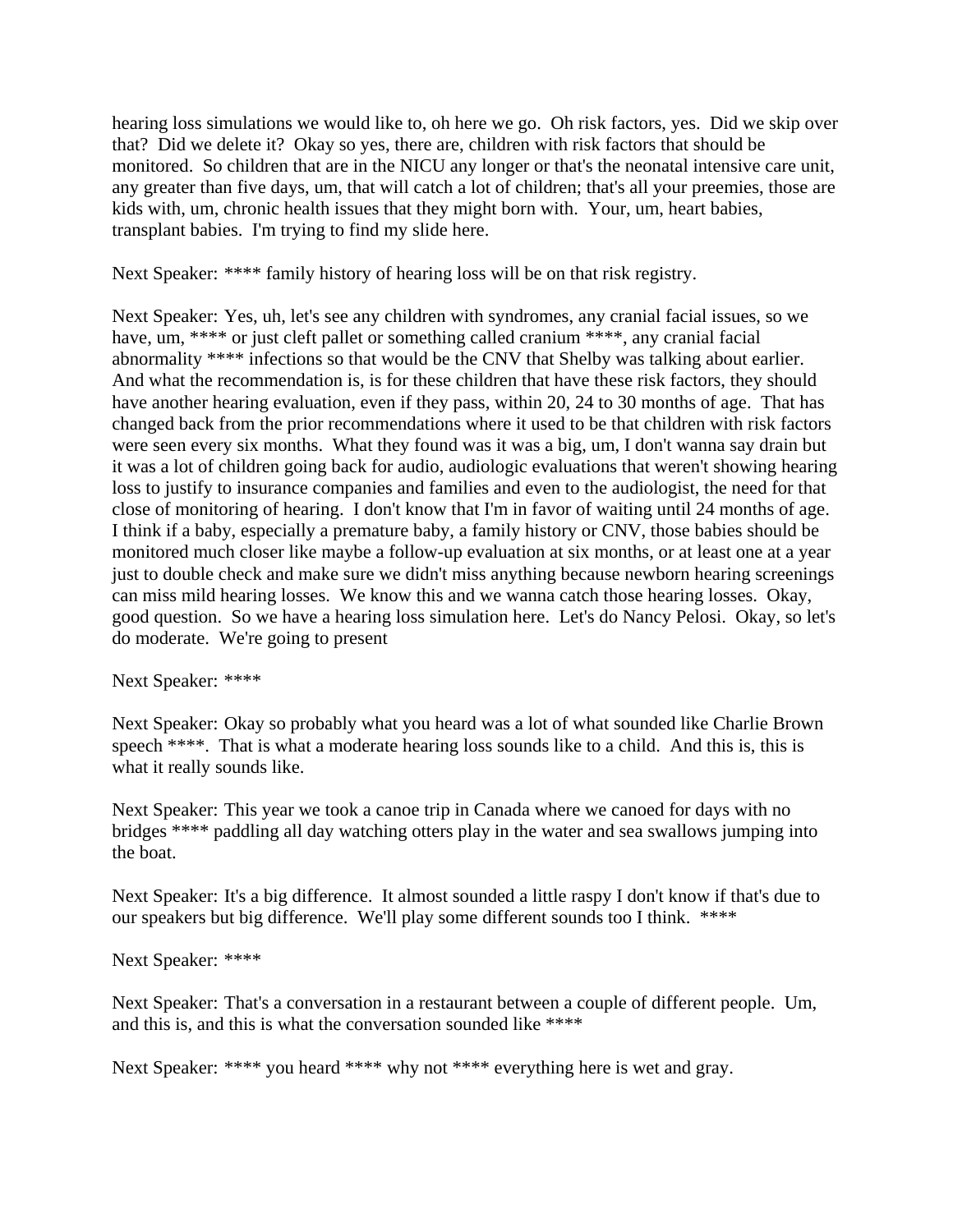Next Speaker: So big difference again in what's clear. I mean it's still noisy and it would still be hard to pick out the speech but you need to have good hearing to be able to focus on what they're saying and pick it up. With a moderate hearing loss you wouldn't be able to pick up on it. I have, um, a question here. So one of the questions was, do you know if House Bill 2589 is \$4,000.00 per ear or \$4,000.00 per person? I have contacted a local rep and they are looking into it but he was not sure. My understanding if we're talking about just general hearing aids and we're talk – I'm not sure what this is referring to. So there's a certain benefit that certain insurances will have so let's say Kaiser for example. They have a hearing aid benefit. So they may pay \$4,000.00 per person, so that's to cover the hearing aids. Um, it's usually not \$4,000.00 per ear. There's other, uh, insurance companies that they might pay \$2,000.00 per ear or \$2,000.00 per hearing aid. It just depends on each insurance company and there's always loopholes in that, if we're talking private insurance, you have your copay, your deductible that oftentimes gets \*\*\*\* into that. Um, I don't know, I don't know if this, I don't think this 2589 is the one in regards to the \*\*\*\* and the Medicaid. So I think it's \$4,000.00 per person but I, I'll, uh, I'll double check and see. That's a good question. \*\*\*\* okay we're trying to find another hearing loss simulation for our target audience here. The vast majority of people, 65 percent of people with hearing loss are below their retirement age. \*\*\*\* and it says too, that people with hearing loss wait an average of seven years before seeking help and that's being cognizant of it. So kids that aren't even, you know, don't even know they've got hearing loss, seven years is too long. Okay so we have some just environmental sounds with the example of a mild hearing loss, moderate hearing loss and then normal hearing. So here is frog with the moderate hearing loss. Okay, here's a mild hearing loss. And this one's probably gonna rock your ears so you may, if you're wearing headphones, pull them away, no noise damage here. That's a big difference. Okay let's do some birds signing. Or let's do piano. Here's with the moderate hearing loss. Definitely can hear the different sounds \*\*\*\*. That's with the mild hearing loss. Normal and then we're gonna go to a question. A lot more distinct, a lot more crisp, we like it. Okay going to a question. Yes, good question. This says would the Baja be appropriate for a child with \*\*\*\*? Absolutely. That's the largest population of kids that we are actually fitting with a Baja. The Baja stands for bone-anchored hearing, they say apparatus. Bone-anchored hearing aid, that's kind of an easier way of saying it. Um, there's two companies right now. One is through \*\*\*\* and one is through Cochlear. Both of the companies, um, have contracts with Oregon Health Plan but yes \*\*\*\* for sure. We have a little baby coming in next week that's missing both of her ears, so she's a candidate and then we have some children that are just missing one ear and if we know the insides are working well, hey man it's nice to put some sound into that \*\*\*\* ear that's hearing things muffled and give them two ears to hear with instead of just one. We're getting down to our last couple of minutes. If you still have questions, please send them into the OEHDI team and we'll try and get answers back to you as soon as possible. So one of the questions too was for a child that's missing both ears, would they put two bone conduction hearing aids on the child? And yes, I have a little child with Down's Syndrome who's ear canals are really small and he does have two and we put one on each side. That's not always the case. Uh, when you send sound in by vibration, you're actually stimulating both cochleas, they're both snail-shaped structures, um, but what you get with having two and having them placed kinda both, each ear, one on each side, is it gives the child some localization and it kinda helps them filter out perhaps some noise that might be happening on one side and kind of be able to tune in with sound coming in from the other side. Question just came in. Hey, thanks. We have a positive comment. As a new, I hope you don't mind my saying this. As an RN new to home